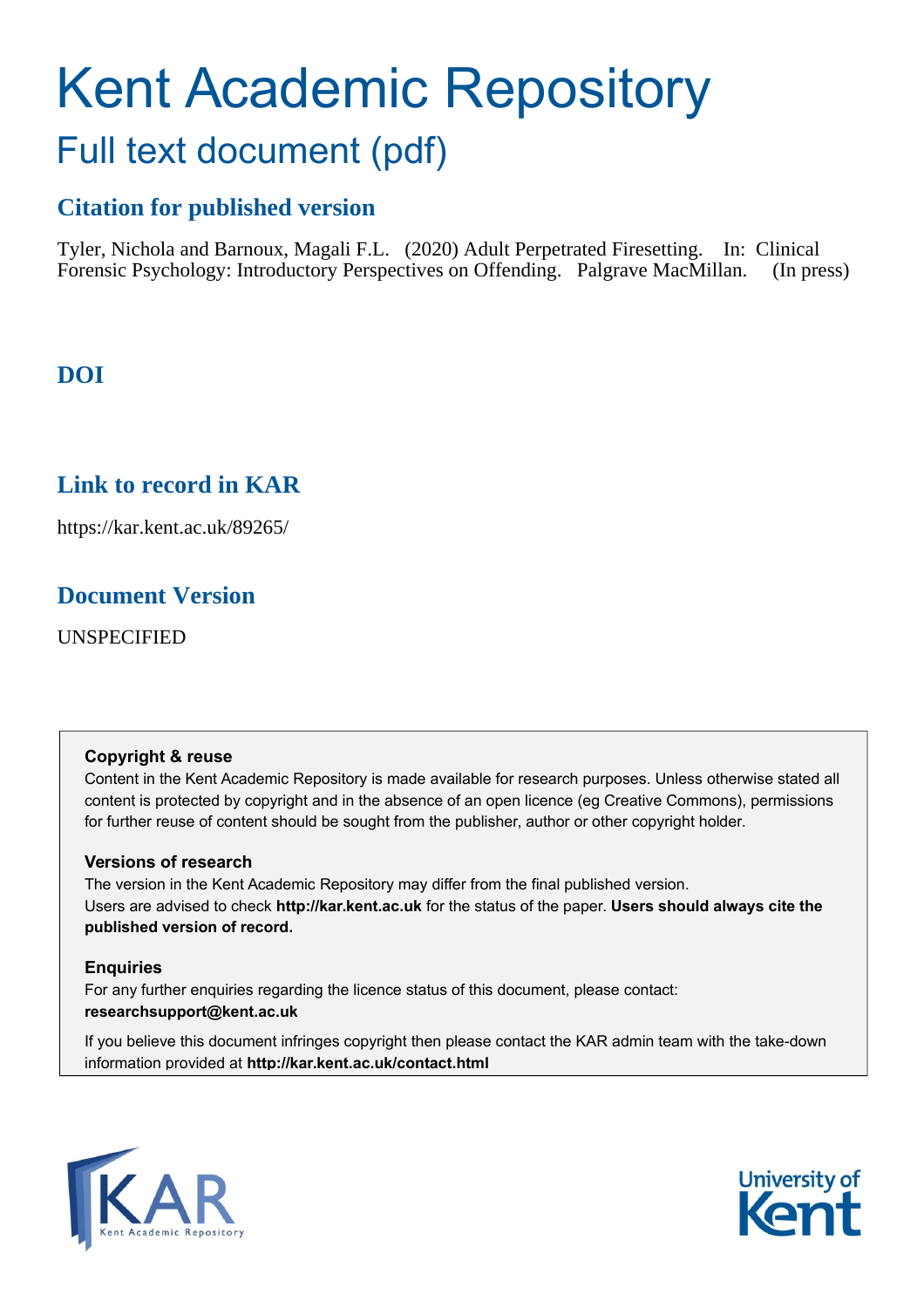**J.J. Sijtsema & C. Garofalo (Eds.)** *Clinical Forensic Psychology: Introductory Perspectives on Offending***. Palgrave MacMillan**

**Adult Perpetrated Firesetting**

Nichola Tyler

School of Psychology, Victoria University of Wellington, PO Box 600, Wellington 6140, New Zealand

ORCID: 0000-0002-3717-1941

Magali-Fleur Barnoux

Tizard Centre, School of Social Policy, Sociology and Social Research, University of Kent, Canterbury, UK, CT2 7NZ

ORCID: 0000-0001-7921-8819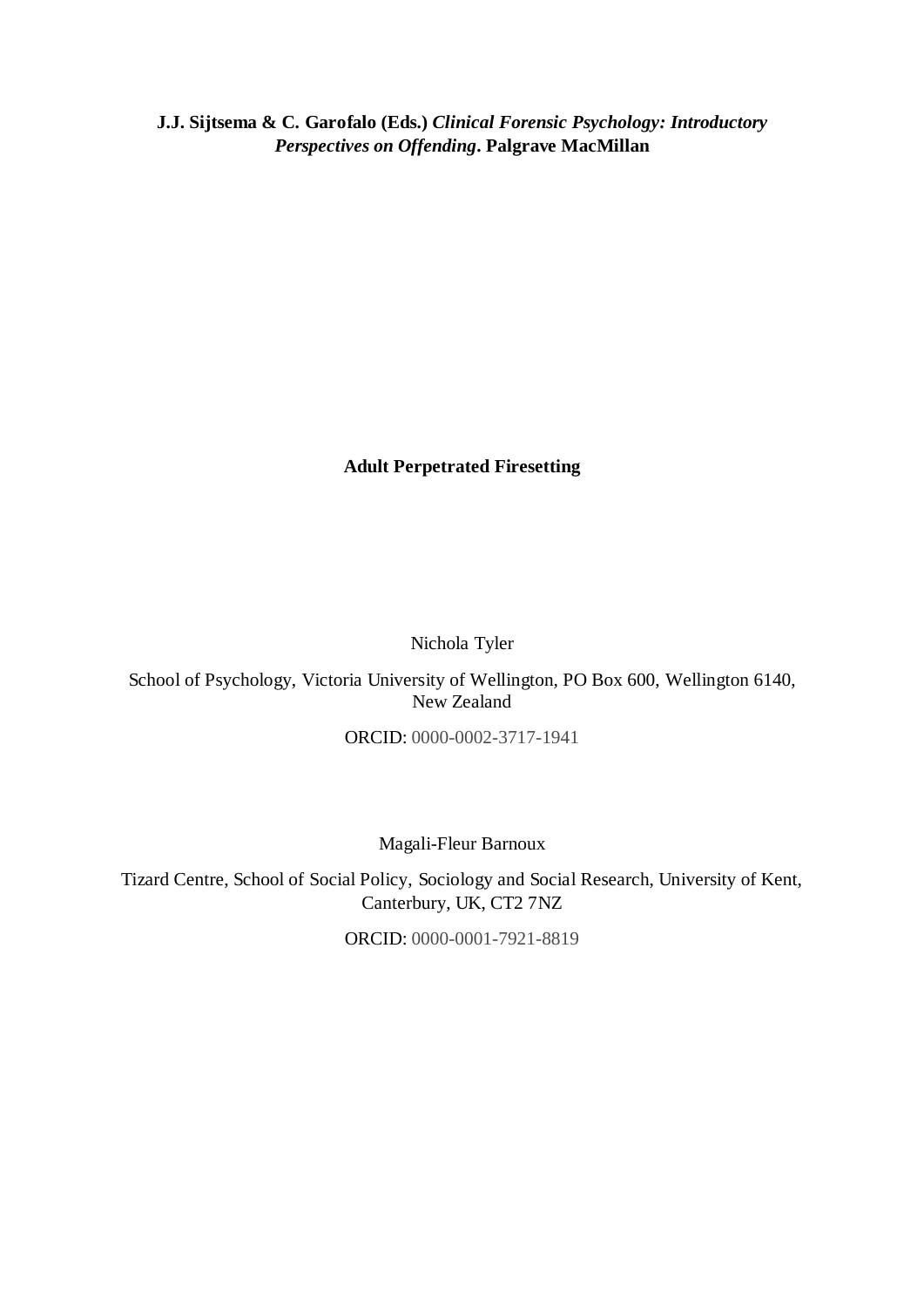# **Keywords**

Firesetting, arson, pyromania, fire-misuse, fire-starting, fire-raising, offending behaviour, conduct disorder, sexual psychopathology

# **Key points**

- Deliberate firesetting is frequently encountered by clinicians working in forensic mental health settings.
- The Multi-Trajectory Theory of Adult Firesetting (M-TTAF) represents the latest contemporary theory of adult firesetting to guide assessment and treatment of this behaviour.
- Individuals who set fires can be distinguished from non-firesetting individuals based on key clinical features (i.e., potential criminogenic needs).
- Rather than being directly causal, psychopathology is hypothesised to exacerbate preexisting psychological vulnerabilities, increasing the risk of firesetting in certain contexts.
- A number of emerging firesetting specific risk assessment tools and intervention programmes are showing promising results, though much more research is needed.

## **Introduction**

Deliberate firesetting by adults, is increasingly recognised as a significant international issue that has a considerable impact on the physical, psychological, and economic wellbeing of society. This chapter will first introduce key terminology and then outline the prevalence and incidence of this behaviour. An overview of contemporary theoretical explanations for deliberate firesetting will be provided followed by a discussion of demographic, developmental, and clinical features of individuals who set deliberate fires. Consideration is given to the role of psychopathology in the aetiology of firesetting, including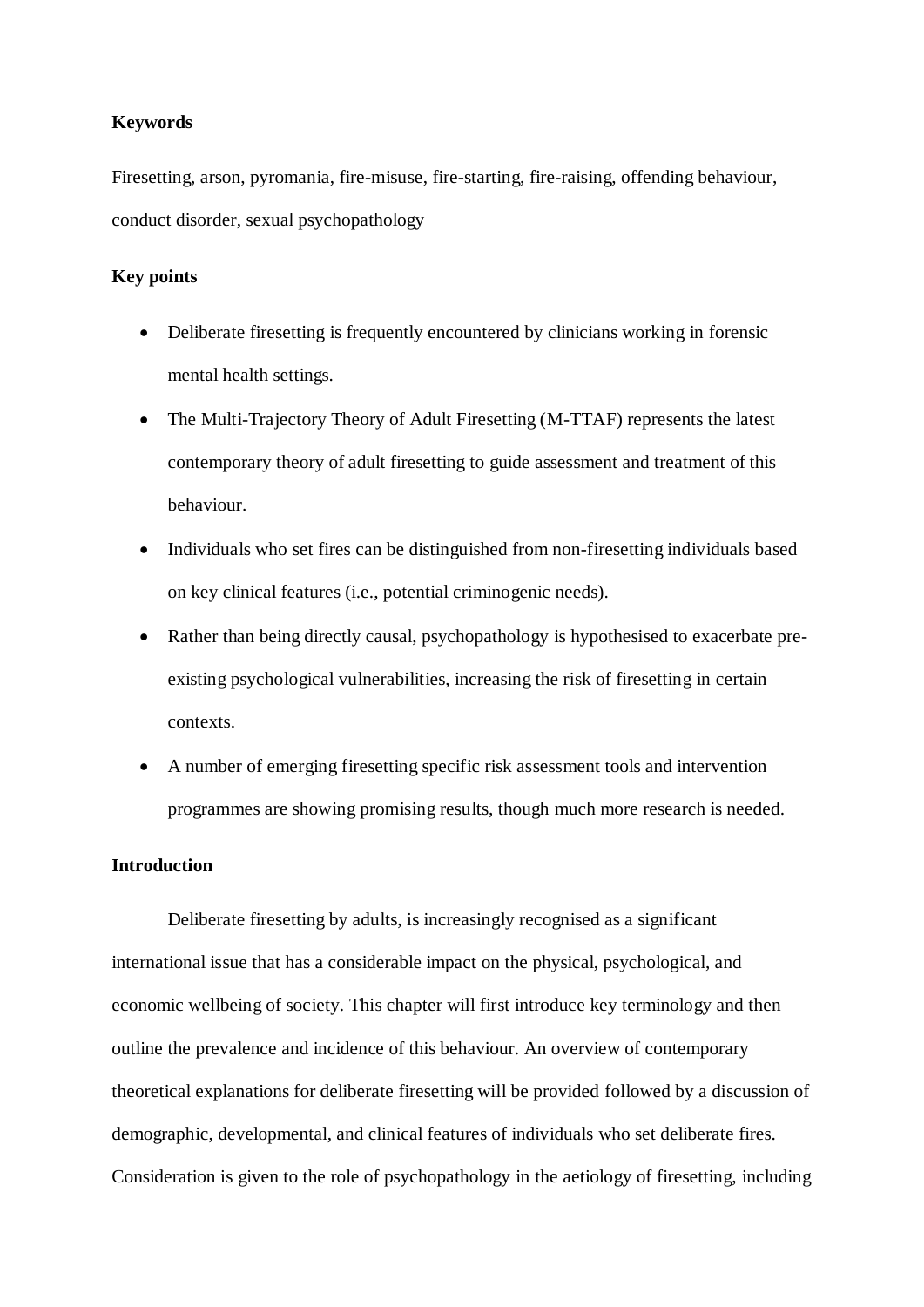disorders where firesetting is detailed as a specific symptom (e.g., pyromania) and other psychopathological conditions identified as prevalent among those who set fires. Finally, the chapter will conclude with a discussion on current approaches to assessment and treatment.

# **Terminology**

Historically, the terms *arson*, *pyromania* and *firesetting* have been used interchangeably, however, these are conceptually very different. *Arson* is a legal term that refers to a criminal offence involving the unlawful damage or destruction of property by fire, either recklessly or with intent (Gannon & Pina, 2010). *Pyromania* is a psychiatric disorder within the International Classification of Diseases (ICD-10; WHO, 2019) and the Diagnostic and Statistical Manual of Mental Disorders 5 (DSM-5; American Psychiatric Association, 2013) of which firesetting is a primary symptom. *Firesetting* is currently the preferred term in the literature and is used to describe all acts of intentionally set fires regardless of the individual's legal or medical status (Dickens & Sugarman, 2012; Gannon & Pina, 2010). Throughout this chapter, the term *firesetting* will be used unless referring to studies or research which specifically include individuals convicted of *arson* or diagnosed with *pyromania*.

#### **Prevalence**

Statistics published by fire and emergency services indicate that tens of thousands of fires are intentionally lit in the UK, USA, Australia and New Zealand every year (Campbell, 2017; Home Office, 2017; Fire and Emergency New Zealand, 2019; Smith et al., 2014). These fires are responsible for significant amounts human, property, economical, and societal harm. Despite the large numbers of deliberate fires, it is unclear how prevalent firesetting is as a behaviour, with little research directly examining this in the general population. Research examining data collected within the National Epidemiological Survey of Alcohol and Related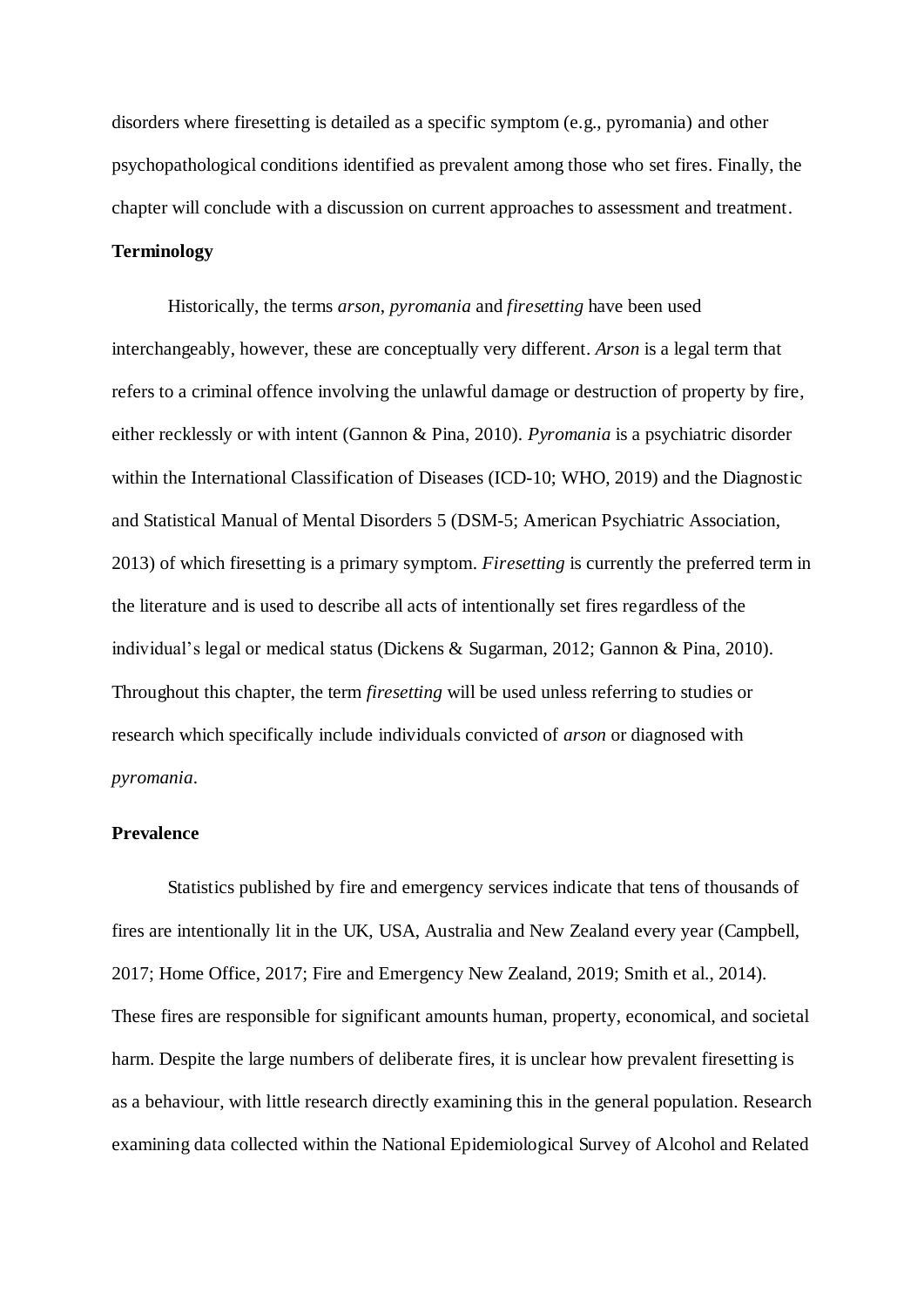Conditions (NESARC) in the US, found that approximately 1% of adults reported a lifetime history of deliberate firesetting with 38% of these individuals reporting having engaged in firesetting past 15 years of age (Blanco et al., 2010; Vaughn et al., 2010). Whilst these findings indicate that a minority of people engage in deliberate firesetting, methodological limitations associated with the survey limit conclusions regarding the prevalence of this behaviour (e.g., lack of question specificity, risk of socially desirable responding with faceto-face data collection). Research with community samples in the UK, which sought to improve on the methodology of the NESARC, suggests that between 11% and 17.8% of adults report having intentionally set a fire over the age of 10 years for either antisocial or fire interest purposes (Barrowcliffe & Gannon, 2015, 2016; Gannon & Barrowcliffe, 2012).

Historically, firesetting has been suggested to be over-represented among individuals with mental health issues and/or intellectual and developmental disabilities (IDD) (Henry & Chaplin, 2016; Tyler & Gannon, 2012). Research from the UK, Europe, and Scandinavia suggests that between 10 and 14% of individuals in forensic mental health services have a lifetime history of intentional firesetting (Coid et al., 2001; Fazel & Grann, 2002; Hollin et al., 2013; Repo et al., 1997). In samples of individuals with an IDD, the prevalence of firesetting has largely been estimated from unrepresentative samples and varies from 0.4% to 66.6%, depending on the recruitment and sampling strategy (Alexander et al., 2015; Burns et al., 2003; Ritchie & Huff, 1999). Despite an increased prevalence, there is insufficient evidence to support a direct association between mental health or IDD and firesetting (Henry & Chaplin, 2016; Tyler & Gannon, 2012).

# **Theoretical Explanations**

There has been some attempt to apply single factor theories to firesetting (e.g., psychodynamic theory, social learning theory, displaced aggression, biological theory, and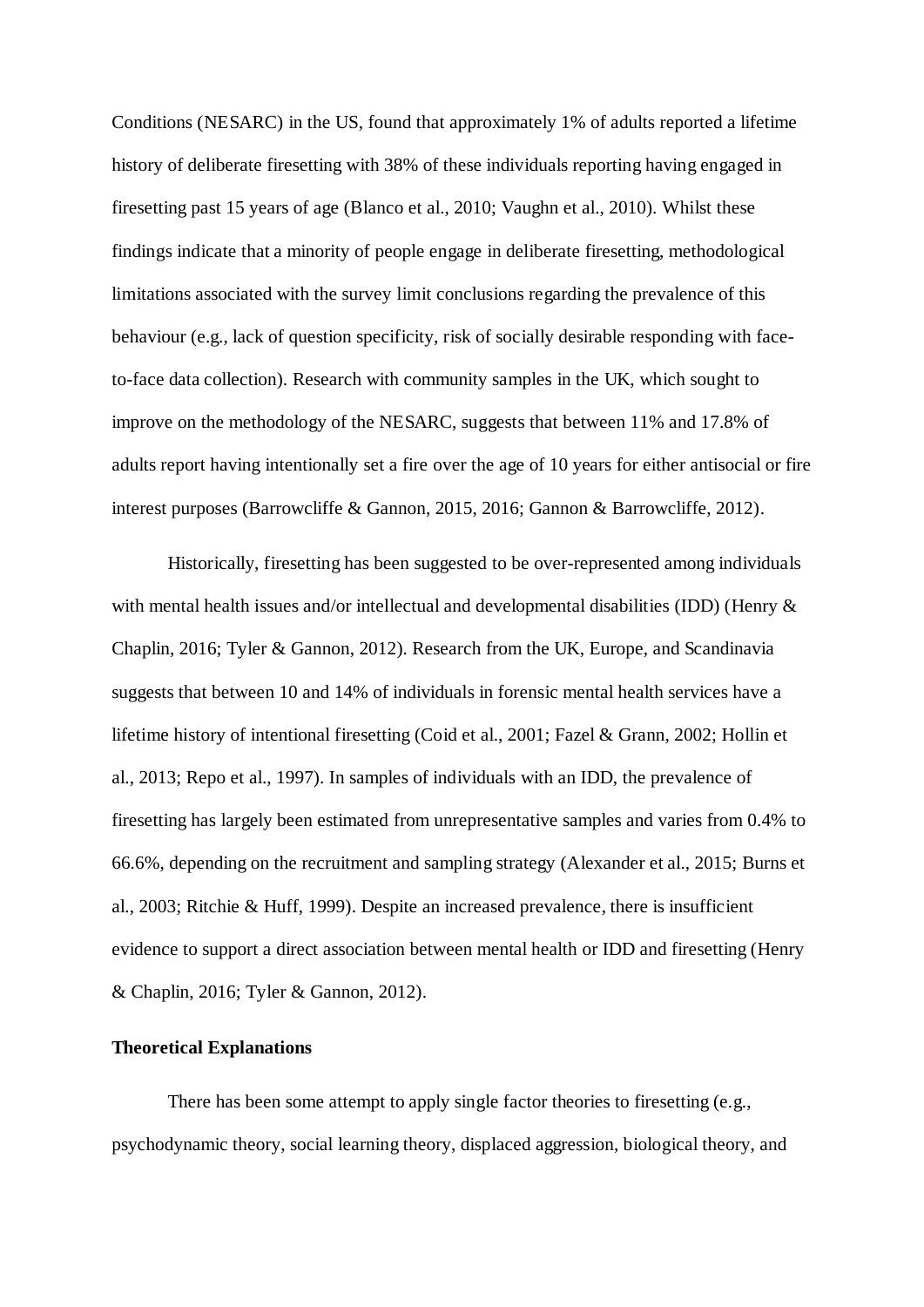communication), however, there is a distinct lack of comprehensive multi-factor theories to explain firesetting compared to other types of offending (e.g., sexual offending and violent offending). Fineman's Dynamic Behaviour Theory (Fineman, 1980; 1995) and Jackson, Hope and Glass' (1987) functional analytic theory represent two early developments in the literature. Fineman's Dynamic Behaviour Theory hypothesises that firesetting is the result of an interaction between factors that predispose an individual to engage in maladaptive behaviours, developmental experiences that reinforce firesetting as a normative behaviour, immediate environmental and contextual factors that support firesetting as an appropriate response (e.g., triggering event, crisis or trauma; cognition and affect), and internal and external perpetuating factors (e.g., reinforcers). Similarly, Jackson, Hope and Glass' (1987) functional analytic theory of recidivistic arson hypothesises that repeat firesetting results from a complex interaction between distal (i.e., psychosocial disadvantage, dissatisfaction with life and self, ineffective social skills, previous fire experiences) and proximal antecedents (i.e., triggering events, increased negative affect) and positive (i.e., gaining attention, power, influence over peers) and negative (i.e., punishment, and intense supervision) behavioural reinforcers.

A key strength of both Fineman's and Jackson's et al.'s multi-factor theories, is that they integrate established psychological theory (e.g., social learning theory, dynamic behaviour, functional analysis principles), empirical research, and clinical experience to provide overarching explanations of firesetting. However, both theories have been criticised for failing to include (a) a wide range of risk factors to account for myriad motivations associated with firesetting, (b) a detailed explanation of how various risk factors may interact to produce firesetting, and (c) factors that may be associated with desistance from firesetting (Gannon et al., 2012). Further, both theories draw heavily on literature using male psychiatric samples and lack empirical validation across other populations.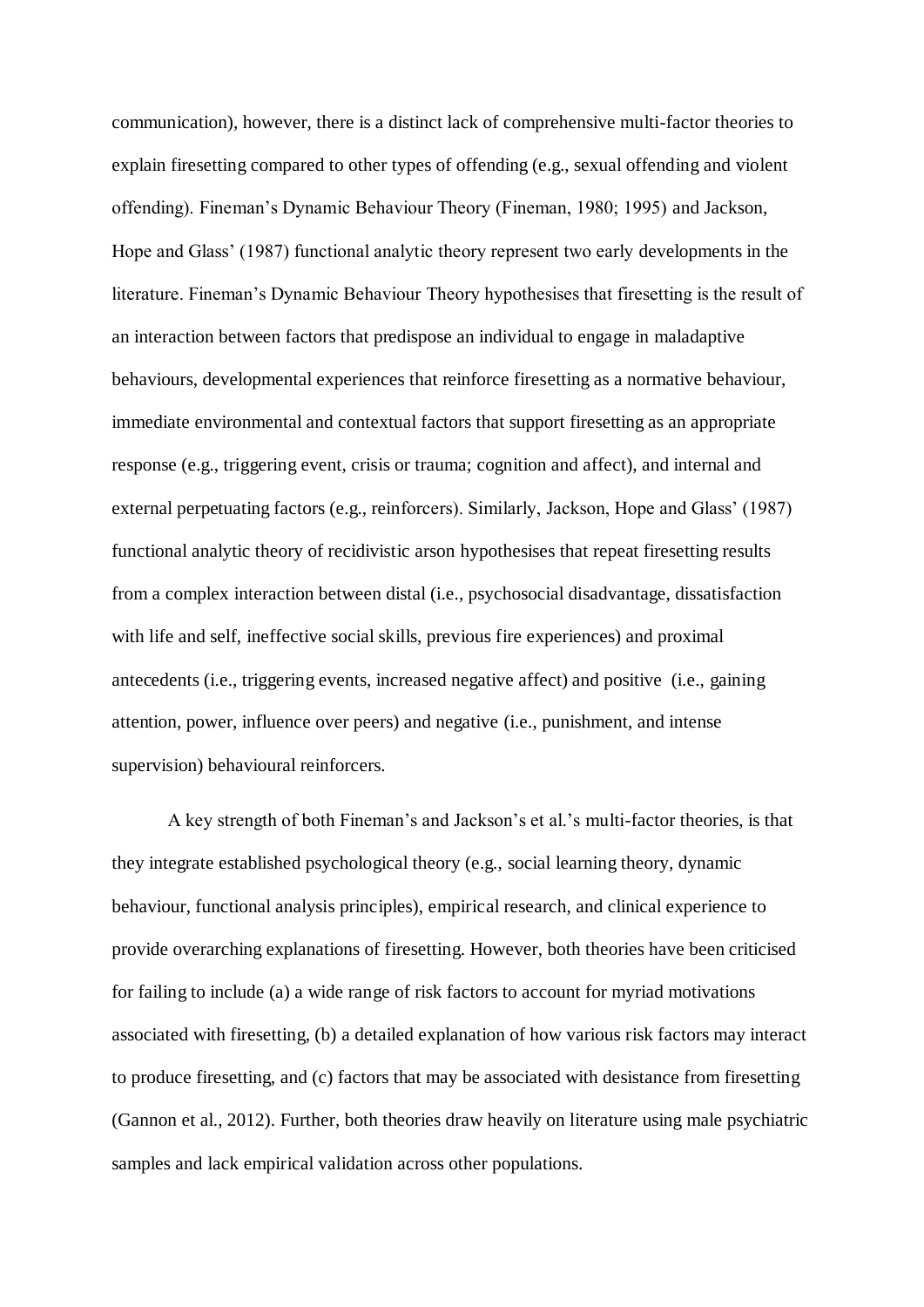More recently, the Multi-Trajectory Theory of Adult Firesetting (M-TTAF; Gannon et al., 2012) was developed using a theory knitting approach (Kalmar & Sternberg, 1988) to address the issues associated with previous theories and provide a comprehensive overarching framework to explain adult firesetting. The resulting framework is a two-tiered multi-factor theory, describing the aetiology of firesetting (tier one) and five prototypical trajectories to firesetting (tier two).

Tier one of the M-TTAF hypothesises that *developmental factors and experiences* (e.g., caregiver experiences; social skills; learning about the forms and functions of fire; biological and cultural influences) predispose individuals to developing a range of *psychological vulnerabilities* (e.g., inappropriate interests, attitudes and associations with fire; cognitive rules about when and how to use fire; attitudes supportive of offending; self and emotional-regulation issues; interpersonal difficulties) which put them at risk of firesetting. Psychological vulnerabilities are suggested to be primed by *proximal factors/triggers* (i.e., life events; contextual factors; internal affect/cognition; cultural and biological influences) making these more chronic (i.e., *critical risk factors*), which in turn increase the risk of firesetting. *Moderating factors* (i.e., mental health and self-esteem) are hypothesised to be protective or exacerbate pre-existing psychological vulnerabilities. Tier two of the M-TTAF outlines five prototypical trajectories to firesetting that are characterized by their unique combination of psychological vulnerabilities and critical risk factors in tier one: *antisocial*, *grievance*, *fire interest*, *emotionally expressive/need for recognition*, and *multifaceted* (see Table 1 for case descriptions).

Whilst the M-TTAF represents the latest comprehensive theory of firesetting, the framework is limited by inherent weaknesses in the extant literature and the paucity of research on risk factors for firesetting and various subgroups (e.g., females, IDD). Further, the mechanisms by which psychological vulnerabilities/critical risk factors influence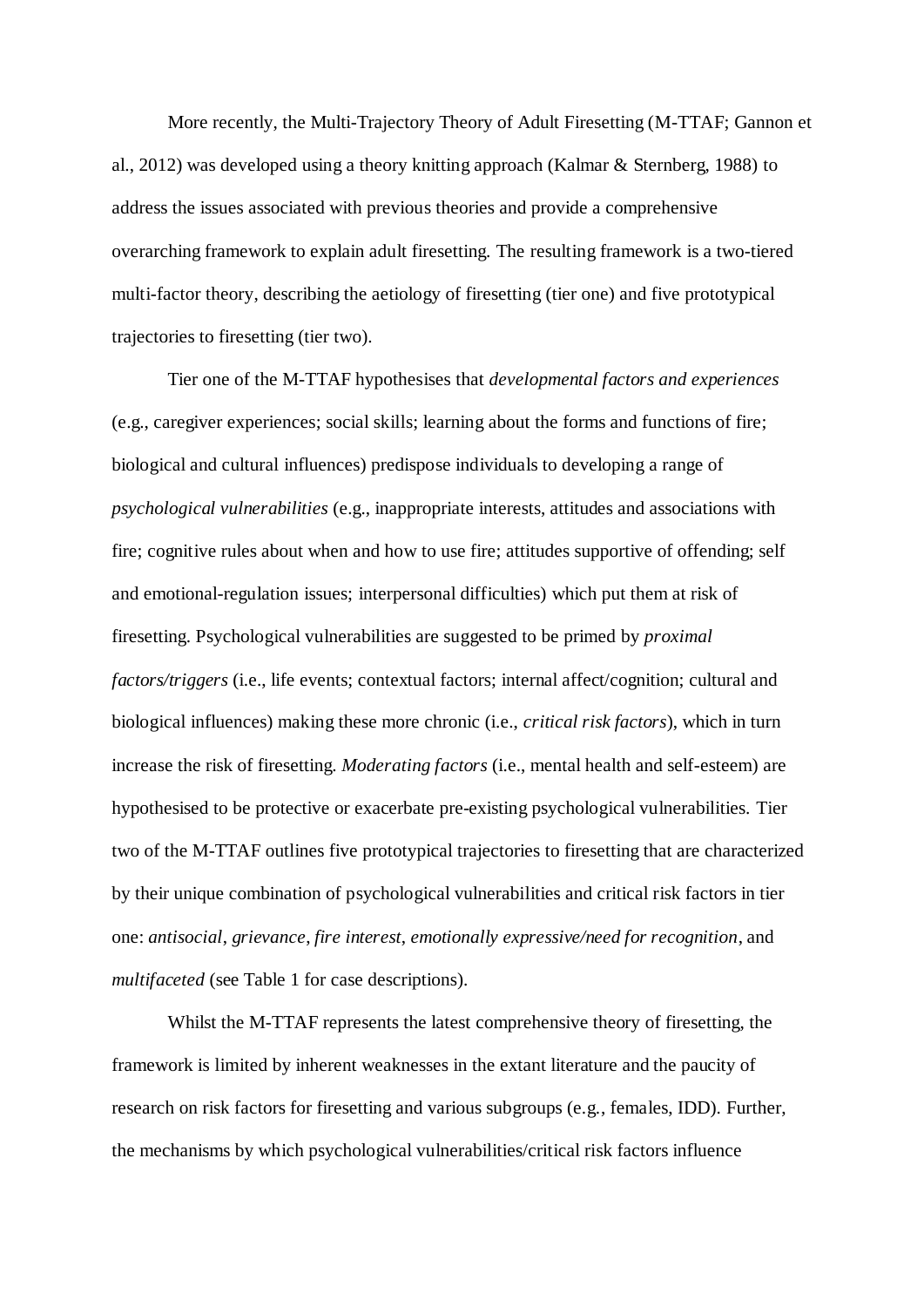deliberate firesetting are yet to be empirically tested. Thus, the M-TTAF is likely to require

further refining and evaluation as new knowledge is generated.

*Table 1: Case descriptions of the M-TTAF trajectories*

| <b>Trajectory</b>                                     | <b>Case description</b>                                                                                                                                                                                                                                                                                                                                                                                                                                                                                                                                                                                                                                                                                                                                 |
|-------------------------------------------------------|---------------------------------------------------------------------------------------------------------------------------------------------------------------------------------------------------------------------------------------------------------------------------------------------------------------------------------------------------------------------------------------------------------------------------------------------------------------------------------------------------------------------------------------------------------------------------------------------------------------------------------------------------------------------------------------------------------------------------------------------------------|
| Antisocial                                            | General antisocial lifestyle (e.g., presence of antisocial peers, antisocial<br>personality traits, attitudes and beliefs that support general offending, long<br>and diverse criminal history). Fire is often used out of convenience as part<br>of antisocial or criminal pursuits. Individuals likely have a cognitive script<br>that fire is the best way to get rid of evidence as well as poor impulse<br>control and problem solving. Likely motivators include boredom,<br>vandalism, crime concealment, financial gain, and retribution.                                                                                                                                                                                                       |
| Grievance                                             | Poor self-regulation particularly in relation to feelings of anger, hostility,<br>and aggressive responding. Likely to have poor interpersonal skills, issues<br>with anger rumination, and a cognitive script for using fire as a powerful<br>messenger. Likely motivators include revenge and retribution.                                                                                                                                                                                                                                                                                                                                                                                                                                            |
| Fire interest                                         | Inappropriate interest or fascination with fire, attitudes/beliefs that support<br>firesetting (e.g., firesetting as normal, fire is controllable), be highly<br>impulsive and have a script around using fire to cope with/manage negative<br>affect. Likely motivators include fire interest, thrill/sensation seeking,<br>stress or boredom.                                                                                                                                                                                                                                                                                                                                                                                                         |
| Emotionally<br>expressive/<br>Need for<br>recognition | This trajectory reflects two subgroups who both have primary risk factors<br>associated with poor interpersonal skills (e.g., intimacy, communication,<br>social interactions), poor problem solving, and cognitive scripts around fire<br>as a powerful messenger (e.g., to draw attention to emotional needs) and as<br>a coping mechanism. Emotionally expressive individuals have additional<br>risk factors of poor coping and emotional regulation and likely motivators<br>include cry for help, self-harm, and suicide. Need for recognition<br>individuals are likely to have additional risk factors associated with<br>narcissistic personality traits, and a surplus in self-regulation. Their likely<br>motivator is need for recognition. |
| Multi-faceted                                         | A unique combination of risk factors that reflect both an intrinsic<br>interest/fascination with fire and entrenched offense-supportive attitudes.<br>Also likely to have issues with anger, hostility, rumination, poor problem<br>solving, impulsivity and communication. For these individuals, fire is their<br>preferred "tool" for solving a range of different problems and therefore<br>likely hold various cognitive scripts around how and where fire should be<br>used as well as multiple motivations for firesetting.                                                                                                                                                                                                                      |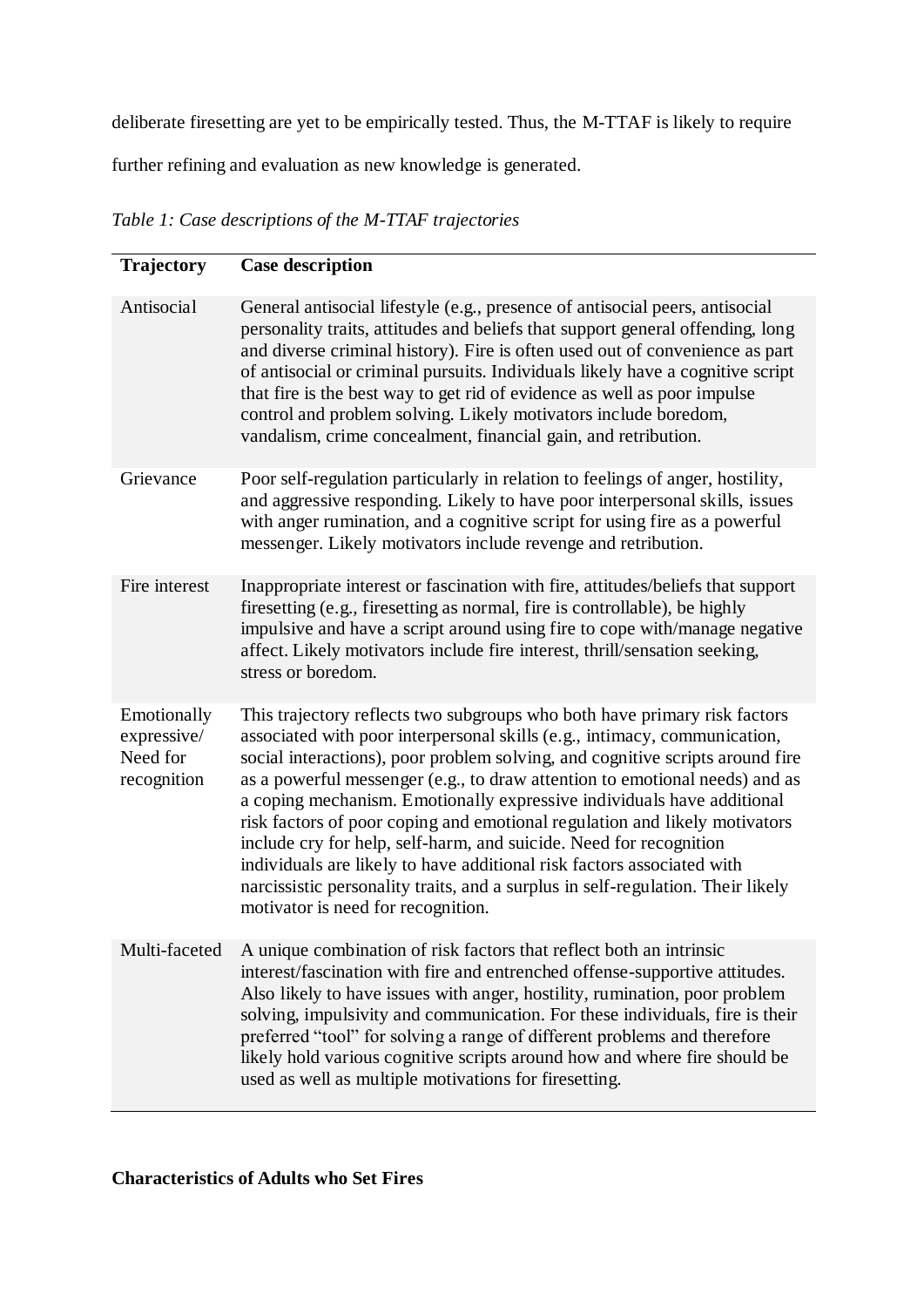The majority of research has focused on either describing those who set fires or distinguishing them from non-firesetting individuals on various demographic and background factors. Research suggests firesetting is predominantly a male perpetrated crime, with gender ratios around 6:1 male to female (Gannon & Pina, 2010). However, women who set fires appear to be over-represented in forensic mental health samples, with ratios reported as low as 1.5:1 males to females, depending on the sample and setting (Enayati et al., 2008; Hollin et al., 2013; Swinton & Ahmed, 2001). Further, research suggests that women who set fires have significantly higher rates of firesetting incidents on record and are significantly more likely to be reconvicted of arson upon their discharge than their male counterparts (Hollin et al., 2013; Tyler et al., 2015; Wyatt et al., 2019).

Adults who set fires are frequently reported to lack intimate relationships (Dickens et al., 2009; Rice & Harris, 1991; Rix, 1994), come from low socio-economic backgrounds (Rice & Harris, 1991; Ritchie & Huff, 1999), have poor educational attainment (Anwar et al., 2011; Räsänen et al., 1996), and have a history of unemployment (Anwar et al., 2011; Rice & Harris, 1991). Difficult developmental contexts are reportedly common including histories of abuse and parental substance abuse (Alexander et al., 2015; Dickens et al., 2007; Jayaraman & Frazer, 2006; Repo et al., 1997; Root et al., 2008). A history of previous antisocial behaviour and criminal convictions, including firesetting, has also been frequently identified in adults who set fires (Hill et al., 1982; Rice & Harris, 1996; Soothill et al., 2004) with research suggesting that firesetting adults are criminally versatile (Ducat, McEwan, & Ogloff, 2013).

# **Clinical Features**

## *Psychopathology*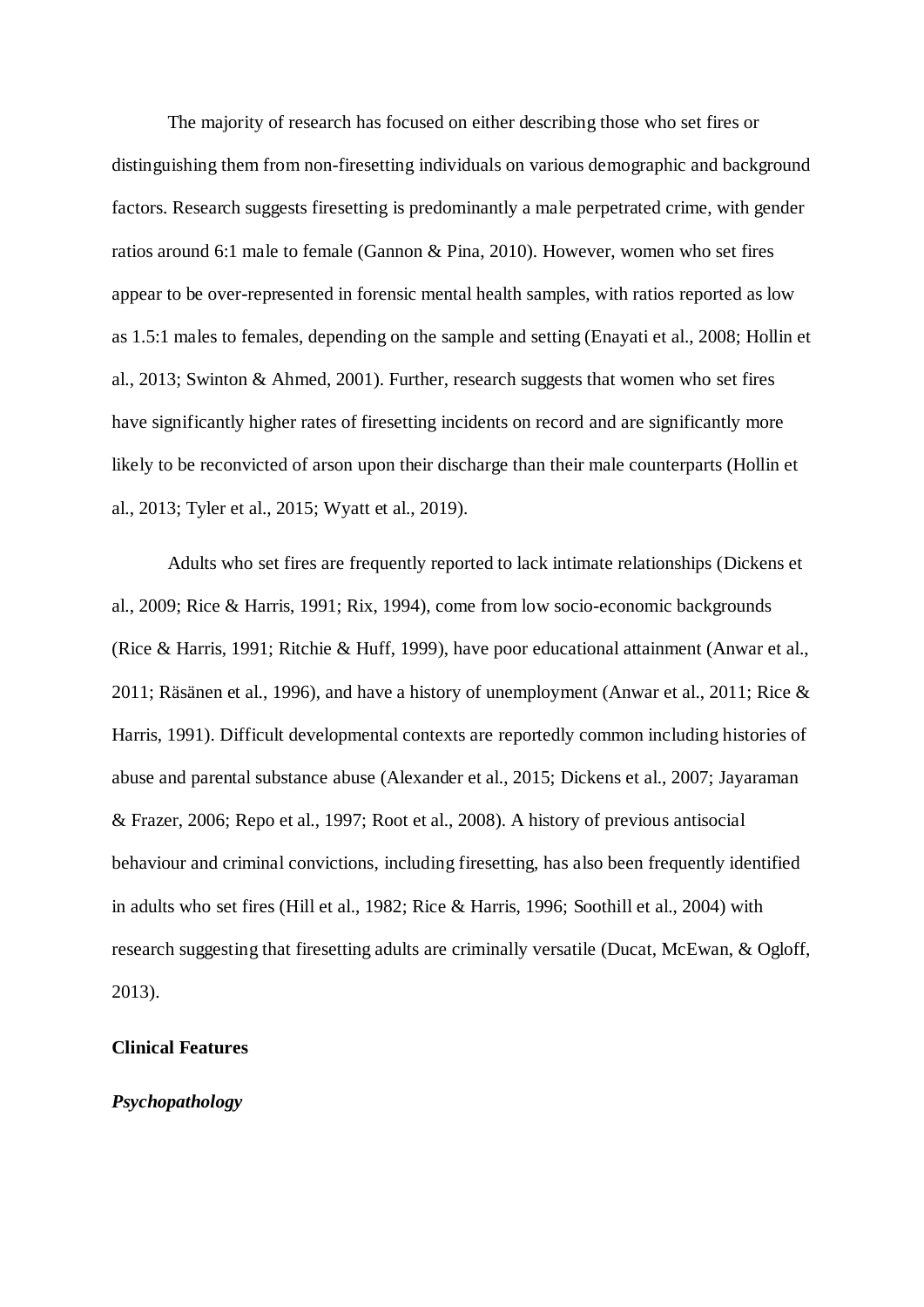The relationship between firesetting and psychopathology is complex. Several psychiatric conditions have been proposed over the years, which have listed firesetting as a core symptom (e.g., conduct disorder in youth; pyromania in adults) (Nanayakkara et al., 2014). Second, research has sought to examine the prevalence and relationship between firesetting and a range of other mental health conditions, to understand the contribution of psychopathology to the aetiology of firesetting. Due to these complexities, it is important to distinguish between adult psychiatric conditions where firesetting is a primary symptom and those conditions that have been found to be associated with firesetting.

*Pyromania.* Pyromania is classified within the *Disruptive, Impulse-Control and Conduct Disorders* section of the DSM-5 (APA, 2013) and the *Habit and Impulse Disorders*  section of the ICD-10 (WHO, 2019). Unlike conduct disorder in youth, intentional firesetting is the sole behavioural symptom for pyromania. Under the DSM-5, the diagnostic criteria for pyromania are comprised of four clusters of positive symptoms and two clusters of exclusionary criteria. Positive symptoms include (a) multiple episodes of deliberate and purposeful firesetting, (b) tension or affective arousal before setting a fire, (c) fascination, interest, curiosity, or attraction to fire, fire paraphernalia, its uses or consequences, and (d) experiencing pleasure, gratification, or relief when setting, witnessing the effects of, or participating in its aftermath of a fire. Exclusionary criteria include (e) fires set for monetary gain, an expression of socio-political ideology, to conceal a crime, as an expression of anger or revenge, to improve one's living circumstances, or in response to delusions or hallucinations, and (f) the firesetting is better explained by conduct disorder, a manic episode, or antisocial personality disorder (APA, 2013). Symptoms under the ICD-10 are broadly similar to those specified in the DSM-5, although the exclusion criteria vary and include *"firesetting by or in (a) adult dissocial personality disorder, (b) alcohol or psychoactive substance intoxication, (c) as the reason for observation for suspected mental disorder, (d)*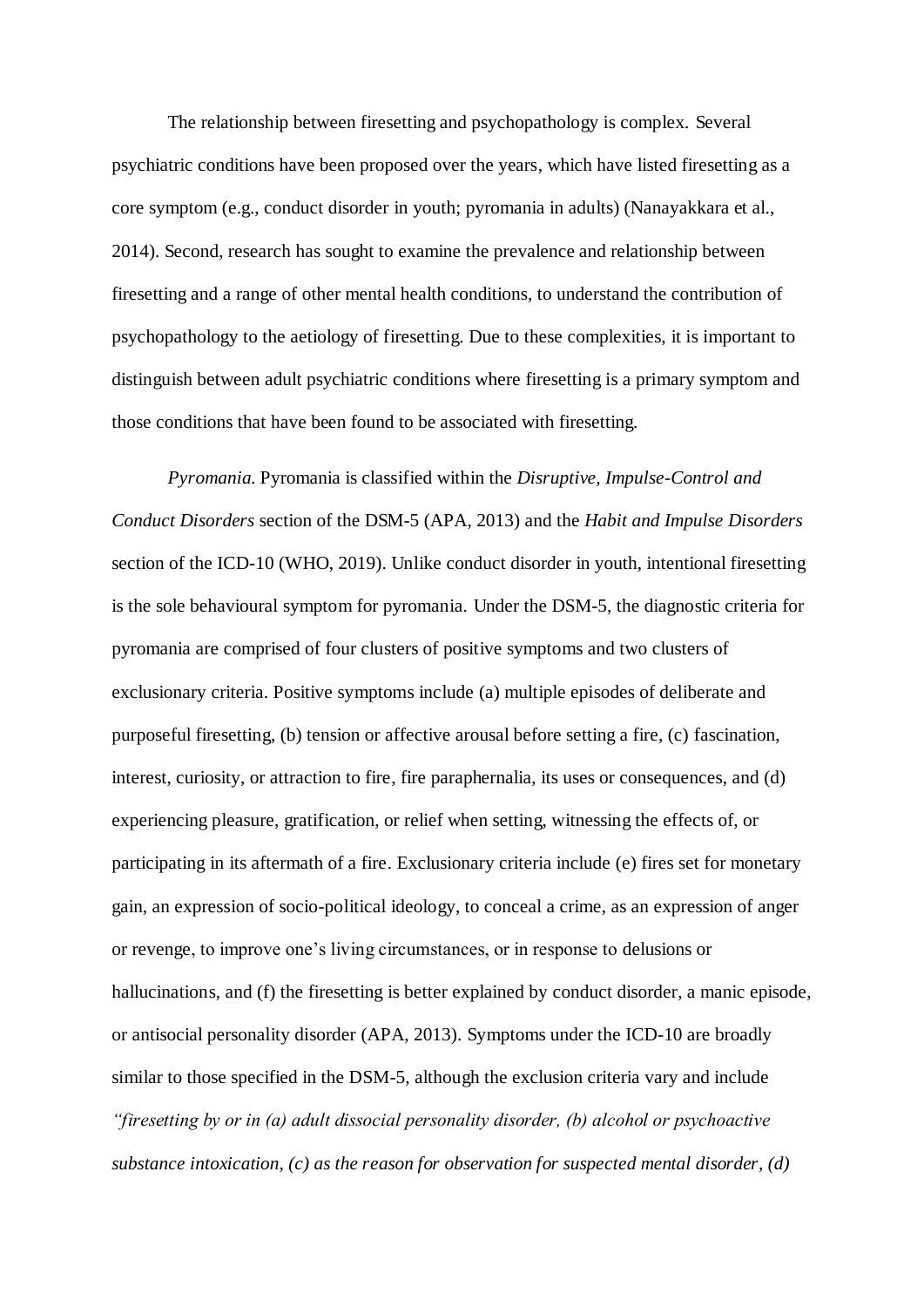*conduct disorders, (e) organic mental disorders, or (f) schizophrenia"* (WHO, 2019). Although deliberate firesetting is the essential behavioural feature of pyromania, due to the strict diagnostic criteria, diagnoses of the condition are rare. Research examining the prevalence of pyromania has either found no *true* cases (Leong, 1992; Prins et al., 1985; Rice & Harris, 1991; Ritchie & Huff, 1999) or reported very small estimates in psychiatric samples, ranging from 3% to 10% (Grant et al., 2005; Lindberg et al., 2005; Lejoyeux et al., 2002; McElroy et al., 1994). It is therefore unsurprising that the DSM-5 states that primary diagnoses of pyromania are very rare (APA, 2013). Given the rarity of pyromania, it has been suggested that firesetting may be better explained by other psychopathology (Gannon & Pina, 2010; Nanayakkara et al., 2014).

*General psychopathology.* Early writings implied a direct link between firesetting and poor mental health. However, research suggests that whilst mental health issues and/or IDD may be factors related to firesetting for some, most individuals who set fires do not have a mental illness, personality disorder, or IDD (Henry & Chaplin, 2016; Tyler & Gannon, 2012). Although the majority of adults who set fires do not have a mental illness or IDD, research indicates increased rates of psychopathology and contact with mental health services (Ducat, Ogloff, & McEwan, 2013).

Several mental and behavioural disorders have been identified as being comorbid with firesetting including schizophrenia, mood disorders, personality disorder, IDD, and substance dependence (Gannon & Pina, 2010; Nanayakkara et al., 2014; Tyler & Gannon, 2012). Studies that have compared firesetting and non-firesetting samples (both general population and other offending groups) have found significantly higher rates of schizophrenia, psychosis large, borderline personality traits, drug dependence and major depression, IDD and antisocial personality disorder (Anwar et al., 2011; Ó Ciardha et al., 2015). These findings suggest that a range of psychopathological conditions are commonly identified in individuals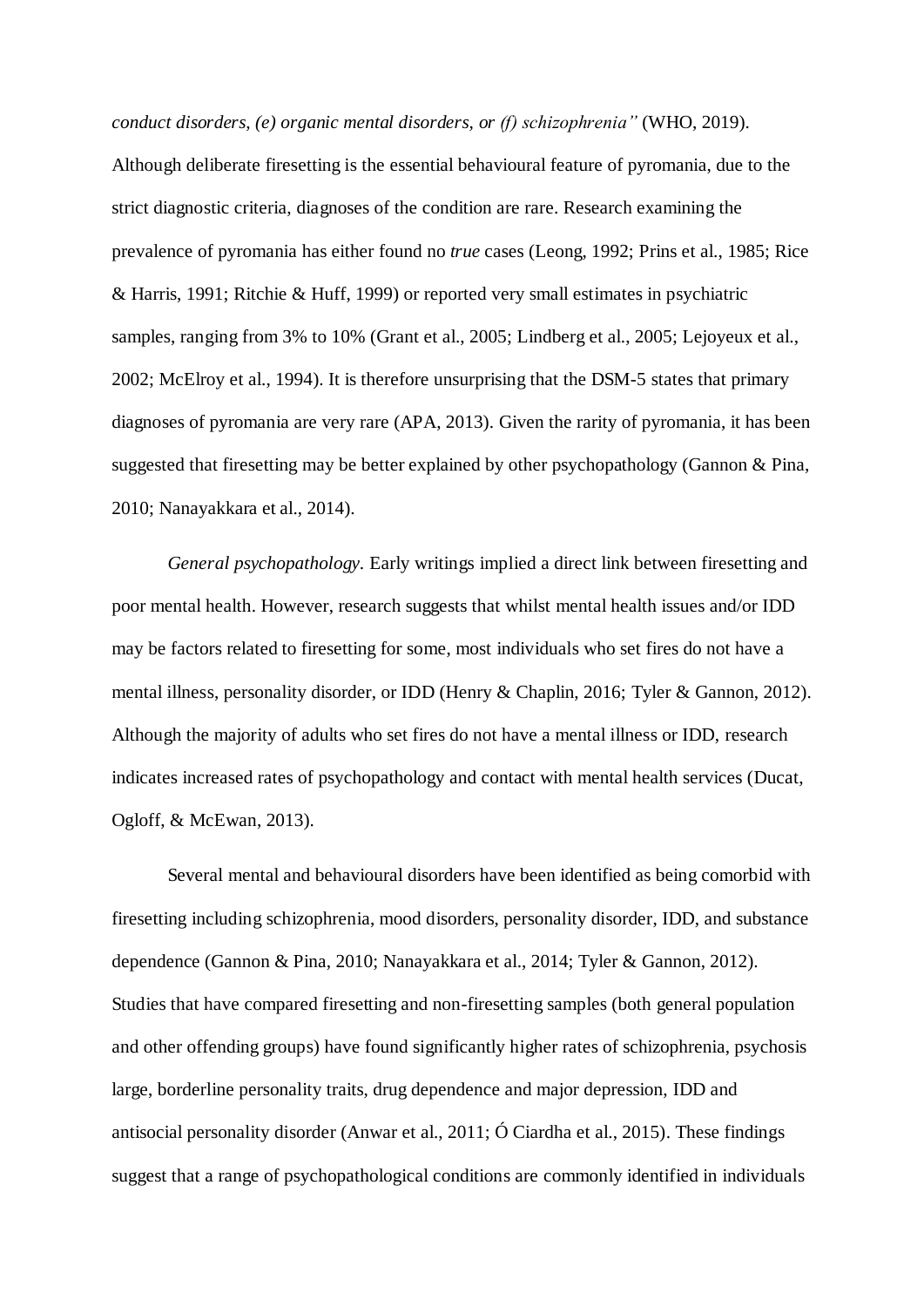who set fires and that such issues are more prevalent amongst those who set fires than both non-firesetting offending groups and the general population. However, whilst these findings suggest a possible association between mental health and/or IDD and firesetting it does not suggest that firesetting is caused by these conditions (McEwan & Ducat, 2016). Contemporary theories of firesetting suggest that mental health and/or IDD may in fact be indirectly associated with firesetting behaviour, interacting with and reflecting other preexisting psychological vulnerabilities and making these more chronic (Gannon et al., 2012). It is therefore important to formulate the role that psychopathology plays in an individual's firesetting alongside other psychological factors.

# *Psychological Characteristics*

There has been limited research exploring the psychological characteristics of individuals who set fires, with the majority of existing studies using small and highly selected samples (e.g., those residing in prisons or forensic mental health setting). However, the extant literature suggests that individuals who set fires are characterized by low levels of assertiveness and poor communication skills (Jackson et al., 1987), low self-esteem (Jackson et al., 1987; Räsänen et al., 1996), high impulsivity (Dolan et al., 2002; Räsänen et al., 1996), poor interpersonal skills (Jackson et al., 1987; Rice & Chaplin, 1979), and difficulties with initiating and maintaining relationships (Dickens et al., 2007; Rice & Harris, 1991; Ritchie & Huff, 1999). More recently, research has focused on identifying psychological characteristics that are able to distinguish those who set fires from non-firesetting individuals. Gannon et al. (2013) examined the treatment needs of 68 imprisoned males with a history of firesetting and compared these to a matched control group of non-firesetting imprisoned males. Compared to the non-firesetting controls, participants with a history of firesetting reported significantly higher levels of anger arousal and cognition (i.e., rumination), identification with fire, and serious fire interest. They also reported a more external locus of control, lower levels of self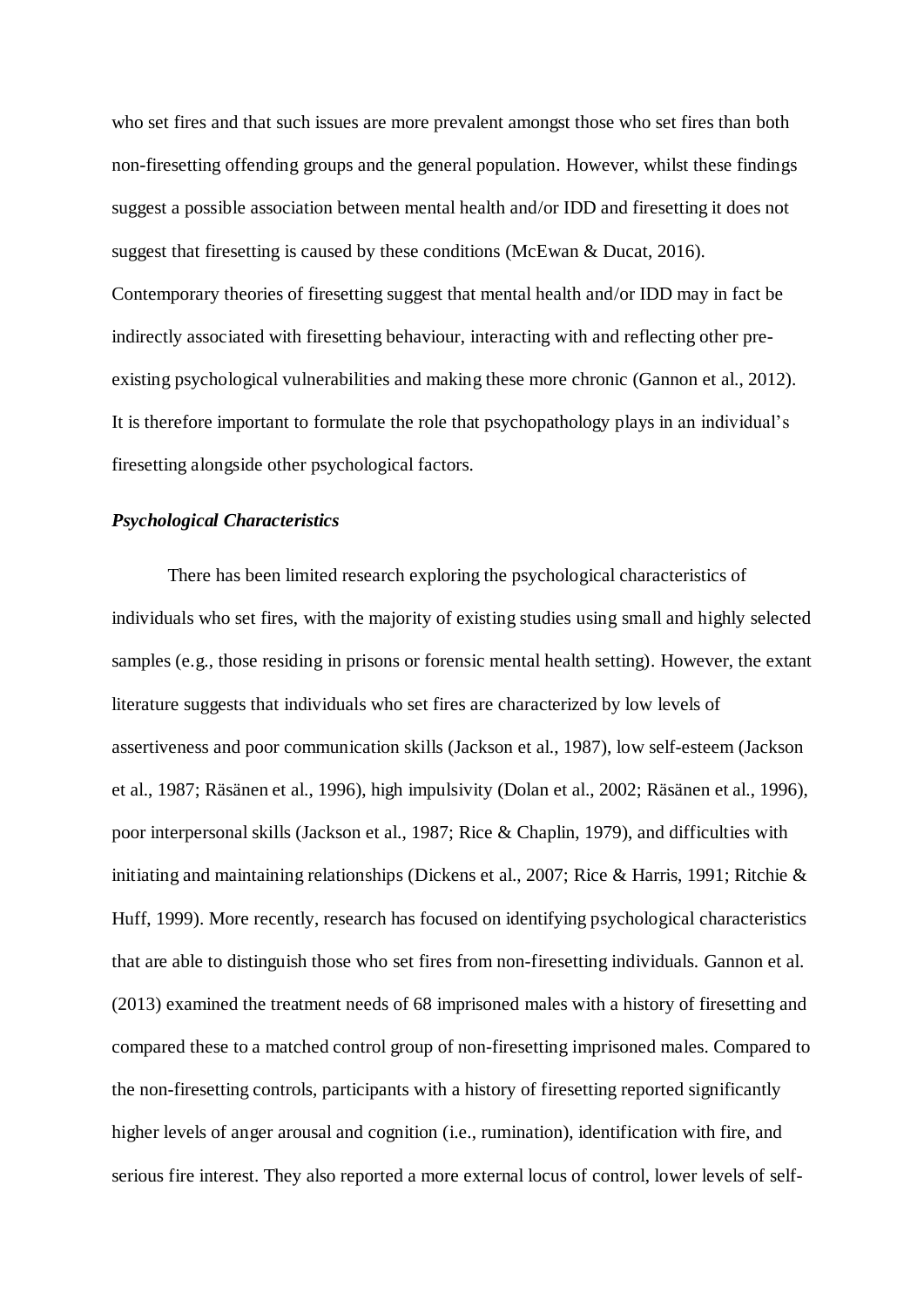esteem, and poorer fire safety awareness. These findings suggest that adults who set fires have a distinct set of psychological needs that should be targeted as part of prevention and intervention efforts.

# *Motivations*

Multiple motive-based classification systems for firesetting have been proposed in the literature. Commonly identified motivations include anger or revenge, fire interest or "pyromaniac tendencies", stimulation (e.g., excitement, boredom), crime concealment, profit, financial reward or insurance fraud, attention seeking/cry for help, suicide or self-harm, and as a result of psychotic symptoms (Dickens & Sugarman, 2012; Gannon and Pina, 2010). Although the prevalence of motives vary across studies depending on the sample, setting, and the way in which datapoints are defined and coded, anger and revenge have consistently been identified as one of the most prevalent motives for firesetting, with estimates of around 33% (Rix, 1994). These findings suggest that people set fires for a variety of different reasons.

# *Risk factors for Reoffending*

As noted earlier, individuals who set deliberate fires often engage in a range of antisocial and offending behaviours (Ducat et al., 2013; Dickens et al., 2009). Thus, unsurprisingly, research suggests that this group are highly likely to reoffend (Ducat et al., 2015; Edwards & Grace, 2014; Rice & Harris, 1996). Individuals who set fires are more likely to reoffend with either a violent or non-violent offence than with fire (Ducat et al., 2015; Edwards & Grace, 2014; Rice & Harris, 1996) with estimations of reoffending with fire ranging between 4% and 16% (Ducat et al., 2015; Edwards & Grace, 2014; Rice & Harris, 1996).

Little research has examined risk factors associated with deliberate firesetting. Most studies involve retrospective file reviews comparing factors which distinguish between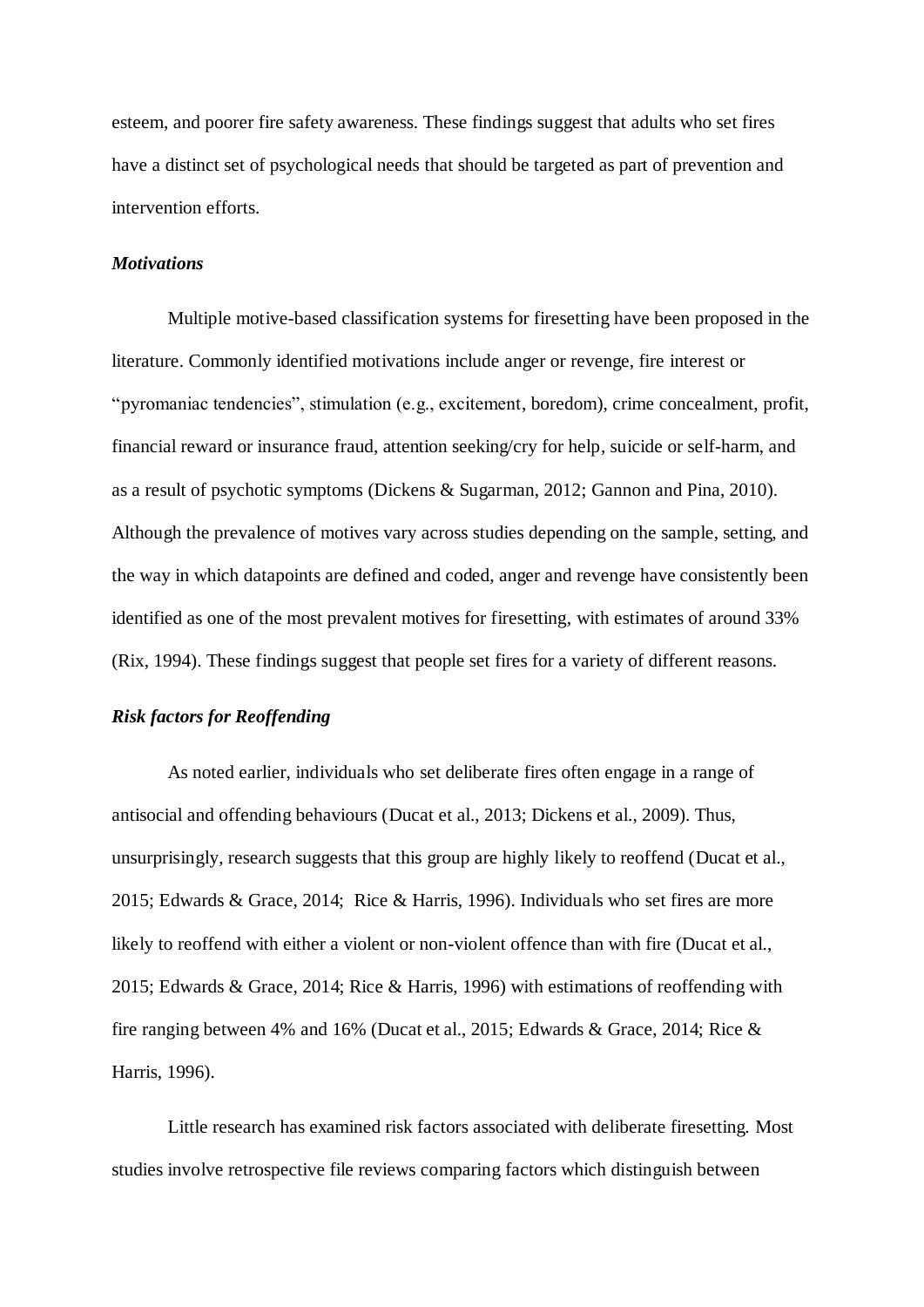firesetting and non-firesetting individuals and "one-time" and repeat firesetting. Factors that have been consistently associated with repeat firesetting include an expressed interest in fire/explosives (Tyler et al., 2015; Rice & Harris, 1996), history of relationship problems (Dickens et al., 2009; Rice & Harris, 1996), the presence of a mental illness (Dickens et al., 2009; Ducat et al., 2015; Lindberg et al., 2005), a history of childhood firesetting (Rice & Harris, 1996), medication non-compliance (Ritchie & Huff, 1999; Wyatt et al., 2019), and social isolation (Repo & Virkkunen, 1997; Wyatt et al., 2019).

## **Clinical Applications: Assessment and Treatment of Firesetting**

There is a lack of validated assessment and intervention protocols for deliberate firesetting. As a result, there has been little guiding information for clinicians to inform case formulation and treatment planning for those who set fires. Given that fire-specific interests, associations and attitudes appear to be important psychological factors associated with firesetting, some attention has been given to developing measures to assess these constructs. These include the *Fire-setting Assessment Schedule* (FAS; Murphy & Clare, 1996), *Fire Setting Scale* (FSS; Gannon & Barrowcliffe, 2012), *Fire Proclivity Scale* (FPS; Gannon & Barrowcliffe, 2012), and *Four Factor Fire Scales* (FFFS; Ó Ciardha et al., 2015; Ó Ciardha, et al., 2016). Although validation studies for the above measures are limited, the latter three measures have been found to discriminate between firesetting and non-firesetting adults; representing potentially helpful aids for experienced clinicians to inform assessment and treatment.

In the absence of a validated risk assessment tool for firesetting, several frameworks have been developed to guide the collection of clinical information to inform firesetting risk assessment and treatment planning: Pathological Firesetters Interview (Taylor, Thorne, & Slavkin, 2005), St Andrew's Fire and Arson Risk Instrument (SAFARI; Long et al., 2014), and the Northgate Firesetter Risk Assessment (Taylor & Thorne, 2005). These frameworks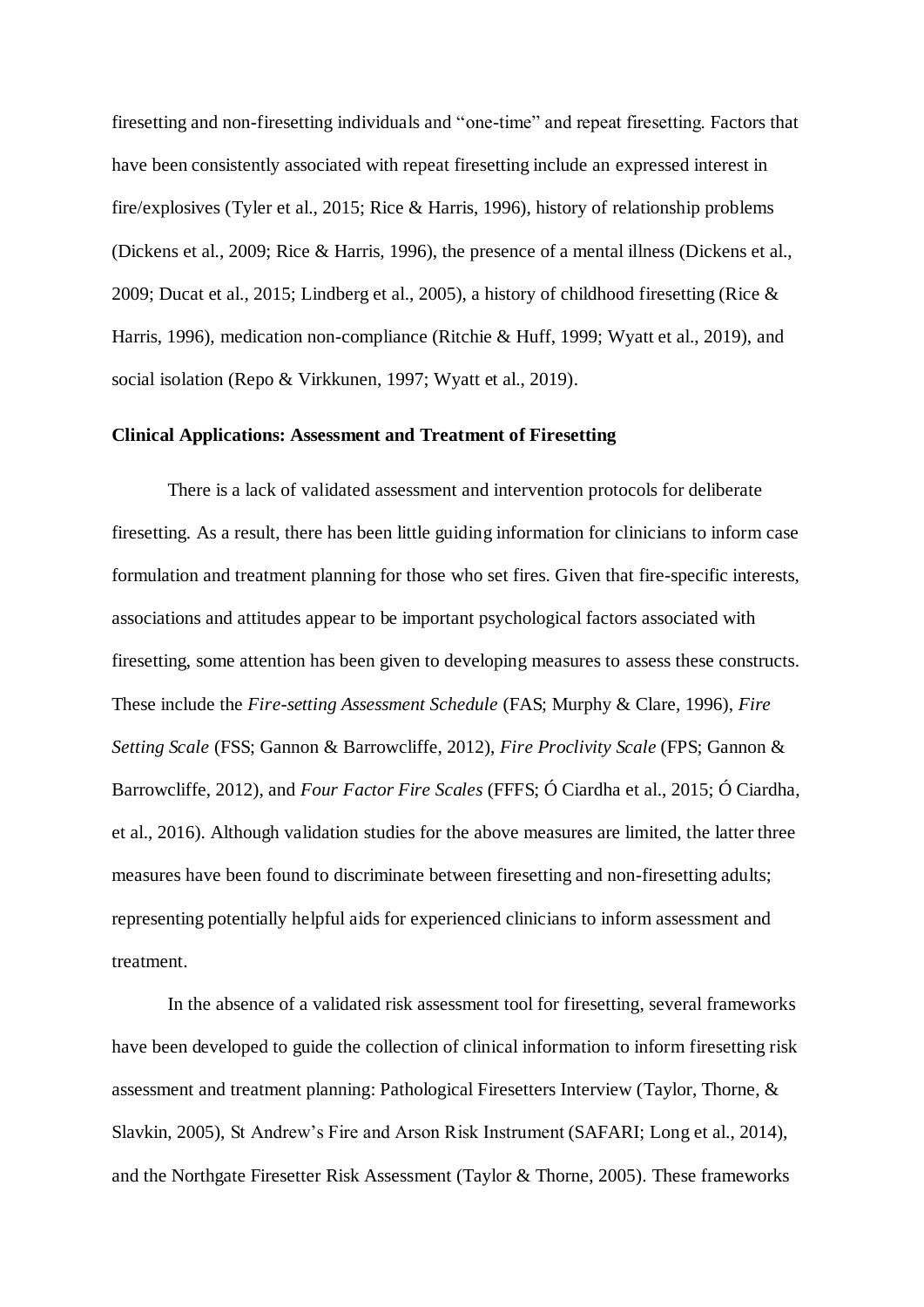aim to provide clinicians with a helpful guide to factors associated with firesetting to identify relevant risk and treatment needs. However, the ability of these frameworks to predict future firesetting has yet to be assessed.

There has been little focus on developing and evaluating specialist interventions for firesetting. Most published evaluations represent small single cohort studies (e.g., Annesley et al., 2017; Taylor, Thorne, Robertson, & Avery, 2002; Taylor, Robertson, Thorne, Belshaw, & Watson, 2006). More recently, two specialist interventions underpinned by the M-TTAF were developed: the Firesetting Intervention Programme for Prisoners (FIPP; Gannon, 2012) and the Firesetting Intervention Programme for Mentally Disordered Offenders (FIP-MO; Gannon & Lockerbie, 2011). The FIPP and FIP-MO are semi-structured interventions that target the psychological vulnerabilities associated with firesetting. Both interventions have been subject to quasi-experimental multisite evaluations with participants who attended the interventions demonstrating larger improvements pre-post treatment, relative to a treatment as usual comparison group, across the majority of treatment targets. Whilst the FIPP and FIP-MO evaluations represent emerging evidence regarding "what works" in firesetting treatment, research is still required to establish their suitability for subgroups with complex needs (i.e., IDD), the effectiveness of the interventions in reducing reoffending, and to understand any potential unintended effects associated with partial or non-completion of the programmes.

# **Conclusions**

Whilst there have been significant advancements in our understanding of adult firesetting in recent years, more research is required to further our understanding of aetiology and approaches to assessment and treatment. For example, little is known about the relationship between cultural factors and fire misuse, gender-specific factors, or the needs of individuals with IDD. In addition, research on factors that influence the maintenance and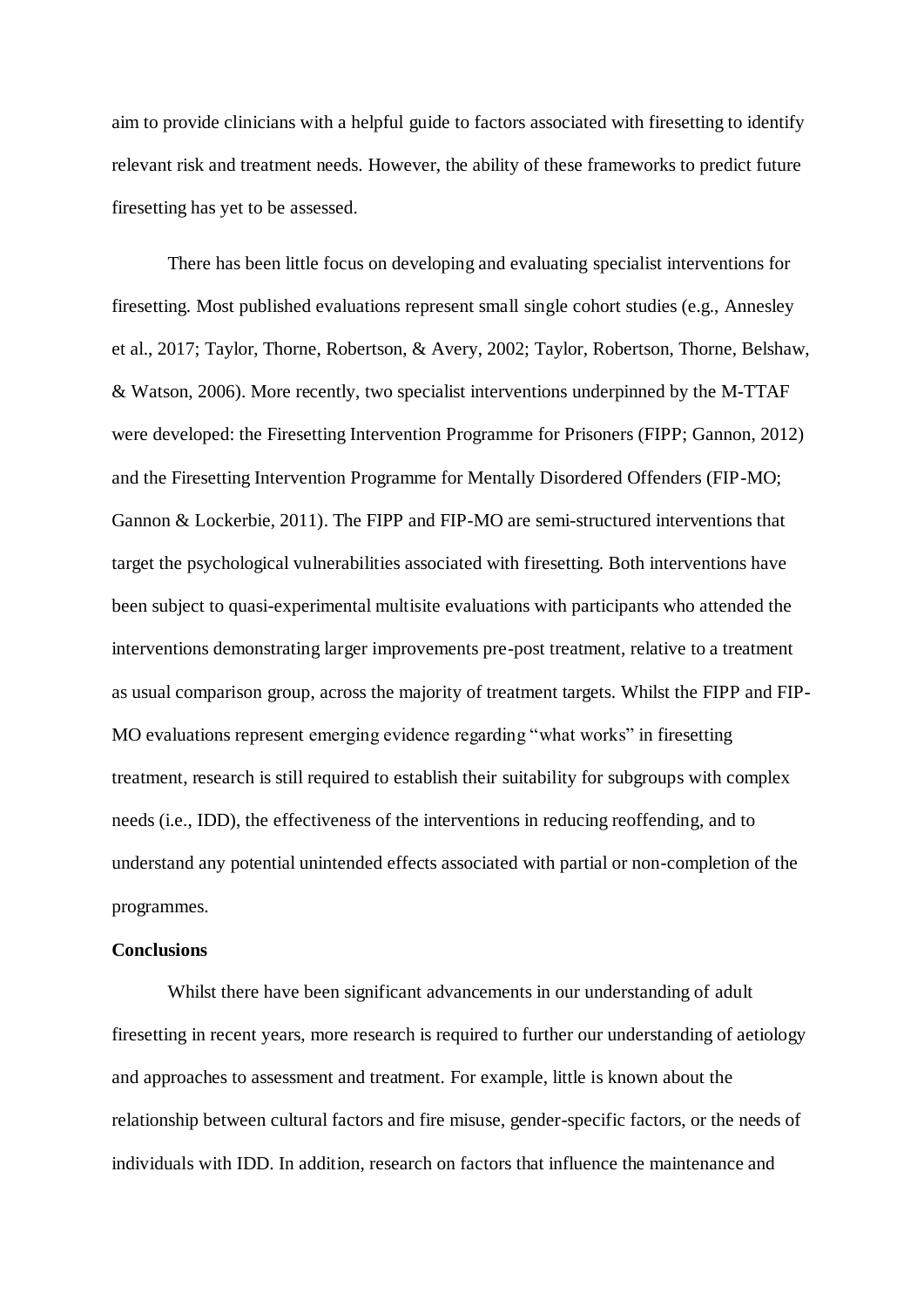desistance process for fire setting will aid the construction of valid and reliable risk assessment tools and ensure individualized treatment approaches are evidence-led . This will also ensure that treatment efforts evolve to meet the needs of individuals who have set fires regardless of the treatment setting.

# **Further Reading**

- Dickens, G., Sugarman, P., Edgar, S., Hofberg, K., Tewari, S., & Ahmad, F. (2009). Recidivim and dangerousness in arsonists. *Journal of Forensic Psychiatry & Psychology ,* 20, 5, 621-639. doi: 10.1080/14789940903174006
- Gannon, T. A., Ó Ciardha, C., Barnoux, M. F.L., Tyler, N., Mozova, K., & Alleyne, E.K.A. (2013). Male Imprisoned Firesetters Have Different Characteristics to Other Imprisoned Offenders and Require Specialist Treatment. *Psychiatry: Interpersonal and Biological Processes*, 76(4), 349 –364. doi: 10.1521/psyc.2013.76.4.349.
- Gannon, T.A., Ó Ciardha, C., Doley, R.M., & Alleyne, E. (2012). The multi-trajectory theory of adult firesetting (M-TTAF). *Aggression and Violent Behavior*, 17, 107-121. doi: 10.1016/j.avb.2011.08.001
- Ó Ciardha, C., Tyler, N., & Gannon, T.A. (2016). A practical guide to assessing adult firesetters' fire-specific treatment needs using the Four Factor Fire Scales. *Psychiatry: Interpersonal and Biological Processes*, 78(4), 293-304. doi:

10.1080/00332747.2015.1061310

 Tyler, N., Gannon, T.A., Lockerbie, L. & Ó Ciardha, C. (2018). An evaluation of a specialist firesetting treatment programme for male and female mentally disordered offenders (FIP-MO). *Clinical Psychology and Psychotherapy*, 25(3), 388-400. doi: 10.1002/cpp.2172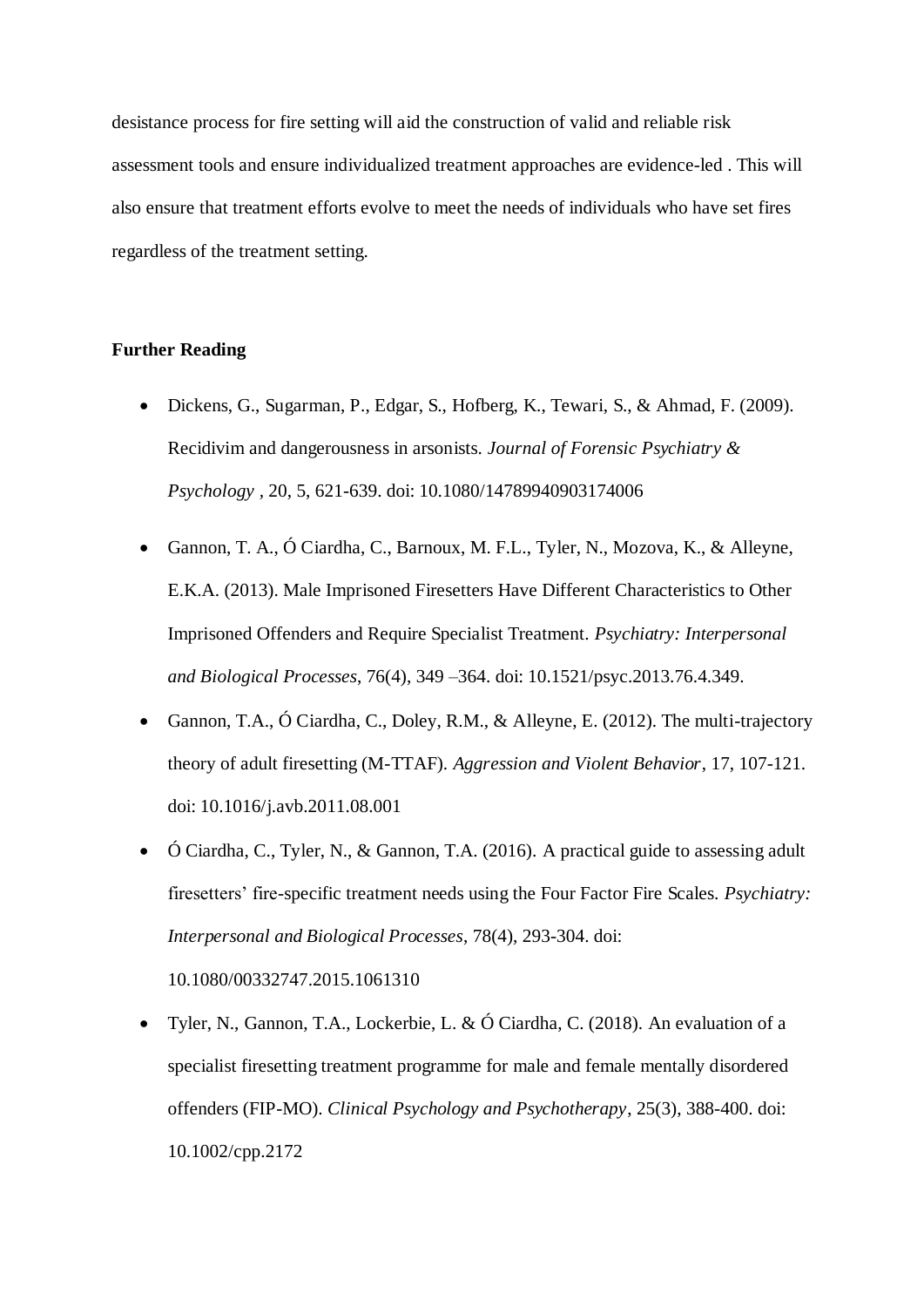#### **References**

- Alexander, R.T., Chester, V., Green, F.N., Gunaratna, I., & Hoare, S. (2015). Arson or fire setting in offenders with intellectual disability: Clinical characteristics, forensic histories, and treatment outcomes. *Journal of Intellectual and Developmental Disability*, 40(2), 189-197. doi: 10.3109/13668250.2014.998182
- American Psychiatric Association. (2013). Diagnostic and statistical manual of mental disorders (5th edition). Washington, DC.
- Annesley, P., Davison, L., Colley, C., Gilley, L., & Thomson, L. (2017). Developing and evaluating interventions for women firesetters in high secure mental health care. *Journal of Forensic Practice*, 19(1) 59-76. doi: 10.1108/JFP-12-2015-0054
- Anwar, S., Långström, N., Grann, M., & Fazel, S. (2011). Is arson the crime most strongly associated with psychosis?—A national case-control study of arson risk in schizophrenia and other psychoses. *Schizophrenia Bulletin, 37*(3), 580-586. doi:10.1093/schbul/sbp098
- Barrowcliffe, E.R., & Gannon, T.A. (2015). The characteristics of un-apprehended firesetters living in the UK community. *Psychology, Crime and Law*, 21(9), 836-853. doi: 10.1080/1068316X.2015.1054385
- Barrowcliffe, E.R., & Gannon, T.A. (2016). Comparing the psychological characteristics of un-apprehended firesetters and non-firesetters living in the UK. *Psychology, Crime and Law*, 22(4), 382-404. doi: 10.1080/1068316X.2015.1111365
- Blanco, C., Alegria, A.A., Petry, N.M., Grant, J., Blair Simpson, H., Liu, S-M., … Hasin, D. (2010). Prevalence and correlates of firesetting in the US: Results from the National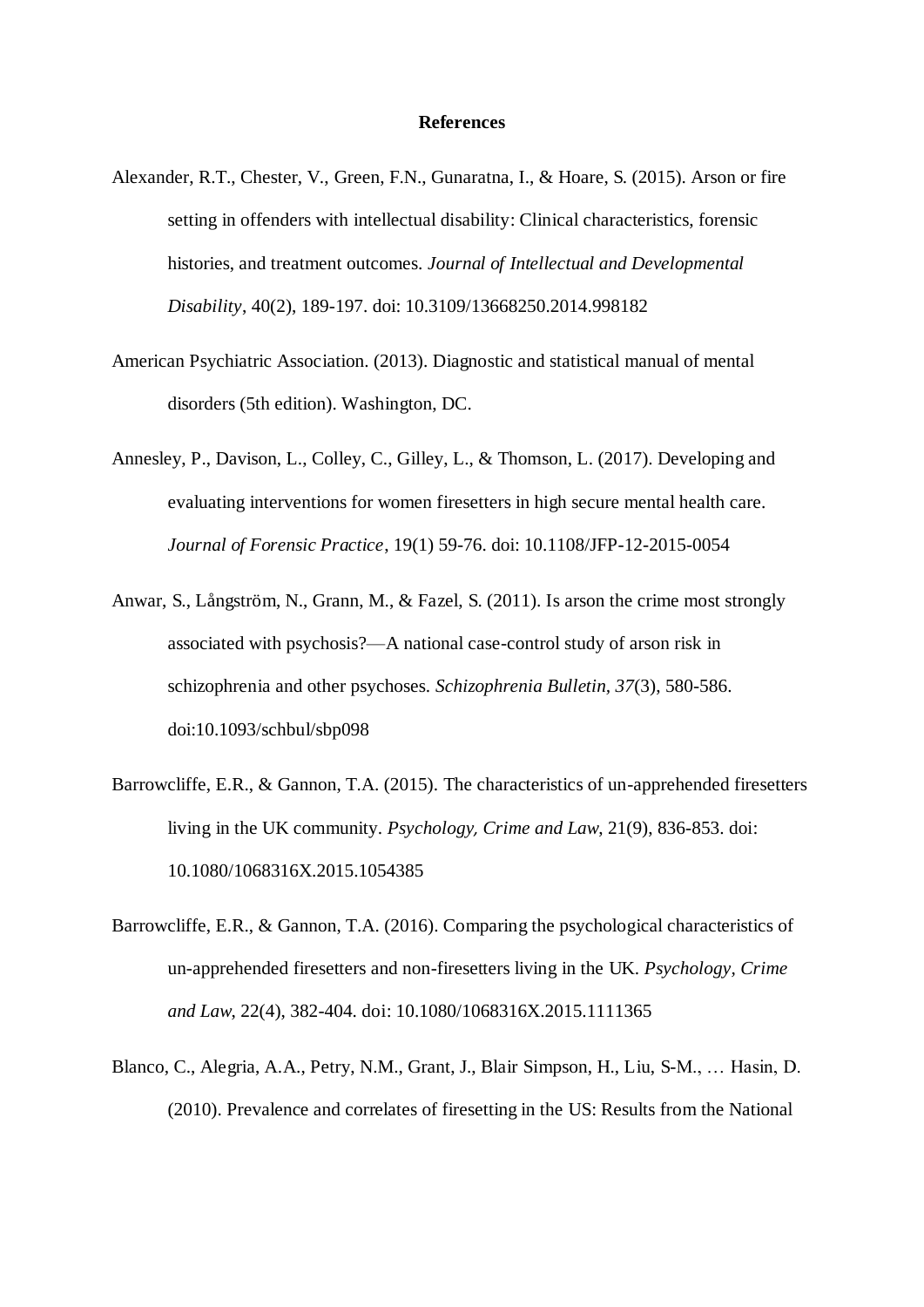Epidemiologic Survey on Alcohol and Related Conditions (NESARC). *Journal of Clinical Psychiatry*, 71(9), 1218-1225. doi: 10.4088/JCP.08m04812gry

- Burns, M., Bird, D., Leach, C., & Higgins, K. (2003). Anger management training: The effects of a structured programme on the self‐reported anger experience of forensic inpatients with learning disability. *Journal of Psychiatric and Mental Health Nursing,* 10(5), 569-577. doi: 10.1046/j.1365-2850.2003.00653.x
- Campbell, R. (2017). *Intentional Fires*. National Fire Protection Association. Retrieved from http://www.nfpa.org/news-and-research/fire-statistics-and-reports/fire-statistics/firecauses/arson-and-juvenile-firesetting/intentional-fires
- Coid J., Kahtan, N., Gault, S., Cook, A., & Jarman, B. (2001). Medium secure forensic psychiatry services: Comparison of seven English health regions. *British Journal of Psychiatry*, 178, 55 – 61. doi: 10.1192/bjp.178.1.55
- Dickens, G., & Sugarman, P. (2012). Adult firesetters: Prevalence characteristics and psychopathology. In Dickens, G.L., Sugarman, P.A., Gannon, T.A. (eds) *Firesetting and Mental Health* (pp. 3-27). London: RCPsych.
- Dickens, G., Sugarman, P., Ahmad, F., Edgar, S., Hofberg, K., & Tewari, S. (2007). Gender differences amongst adult arsonists at psychiatric assessment. *Medicine, Science and the Law,* 47, 233-238. doi: 10.1258/rsmmsl.47.3.233
- Dickens, G., Sugarman, P., Edgar, S., Hofberg, K., Tewari, S., & Ahmad, F. (2009). Recidivim and dangerousness in arsonists. *Journal of Forensic Psychiatry & Psychology ,* 20, 5, 621-639. doi: 10.1080/14789940903174006
- Dolan, M., Millington, J., & Park, I. (2002). Personality and neuropsychological function in violent, sexual and arson offenders. *Medicine, Science and the Law ,* 42, 1, pp. 34 - 43. doi: 10.1177/002580240204200107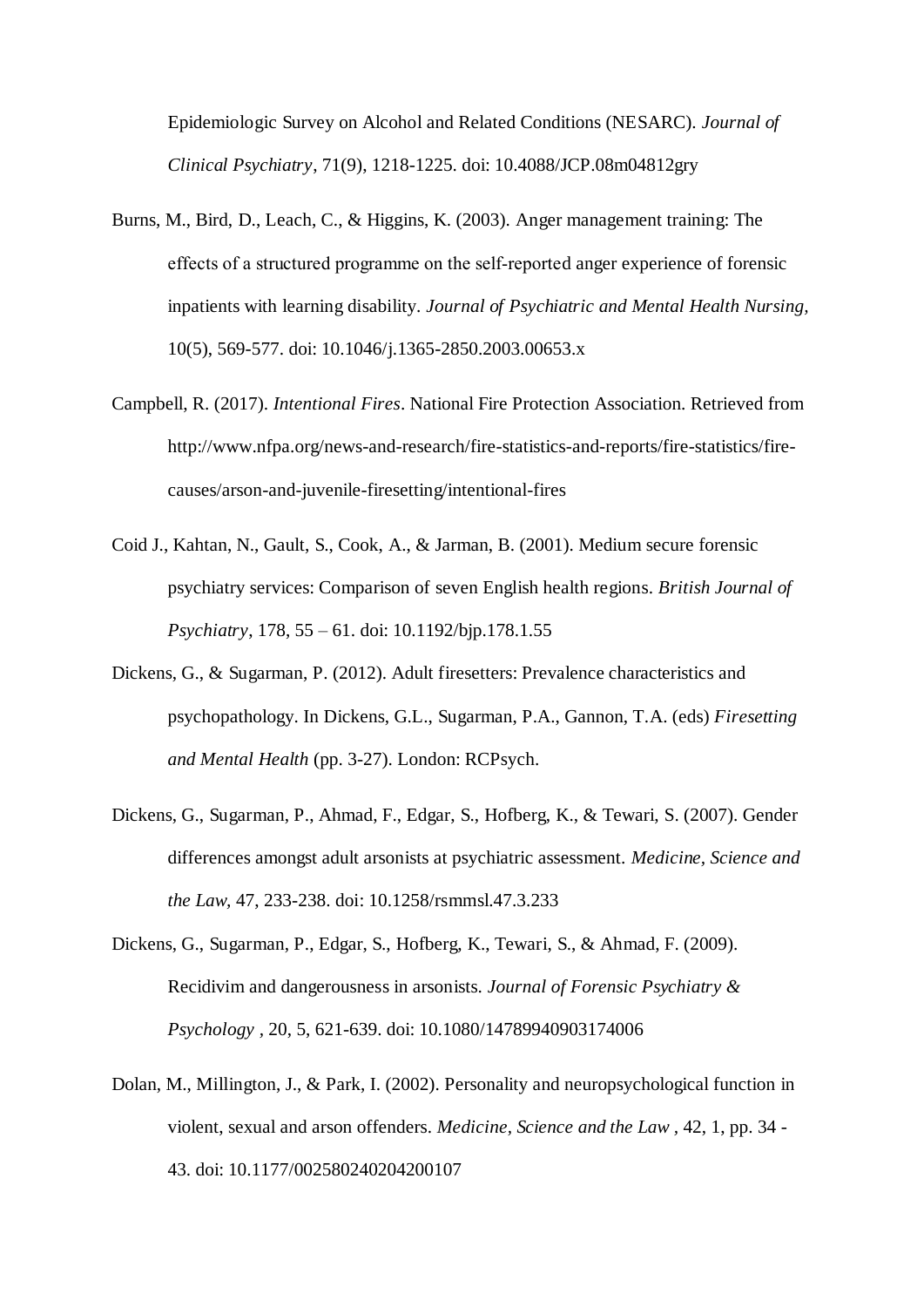Ducat, L. McEwan, T.E., & Ogloff, J.R.P. (2013). Comparing the characteristics of firesetting and non-firesetting offenders: Are firesetters a special case*? Journal of Forensic Psychiatry and Psychology*, 24 (5) 549-569. doi: 10.1080/14789949.2013.821514

- Ducat, L., McEwan, T.E., & Ogloff, J.R.P. (2015). An investigation of firesetting recidivism: Factors related to repeat offending. *Legal and Criminological Psychology*, 2091), 1- 18. doi: 10.1111/lcrp.12052
- Ducat, L., Ogloff, J.R.P., & McEwan, T.E. (2013b). Mental illness and psychiatric treatment amongst firesetters, other offenders, and the general community. *Australian and New Zealand Journal of Psychiatry*, 47 (10), 945-953. doi: 10.1177/0004867413492223
- Edwards, M.J., & Grace, R.C. (2014). The development of an actuarial model for arson recidivism. *Psychiatry, Psychology and Law*, 21(2), 218-230. doi: 10.1080/13218719.2013.803277
- Enayati, J., Grann, M., Lubbe, S., & Fazel, S. (2008). Psychiatric morbidity in arsonists referred for forensic assessment in Sweden. *The Journal of Forensic Psychiatry and Psychology , 19*, 2, 139 - 147. doi: 10.1080/14789940701789500
- Fazel, S., & Grann, M. (2002). Older criminals: a descriptive study of psychiatrically examined offenders in Sweden. *International Journal of Geriatric Psychiatry*, 17, 907-913. doi: 10.1002/gps.715
- Fineman, K.R. (1980). Firesetting in childhood and adolescence. Child psychiatry: Contributions to diagnosis, treatment and research. *Psychiatric Clinics of North America*, 3, 3, 483 – 500.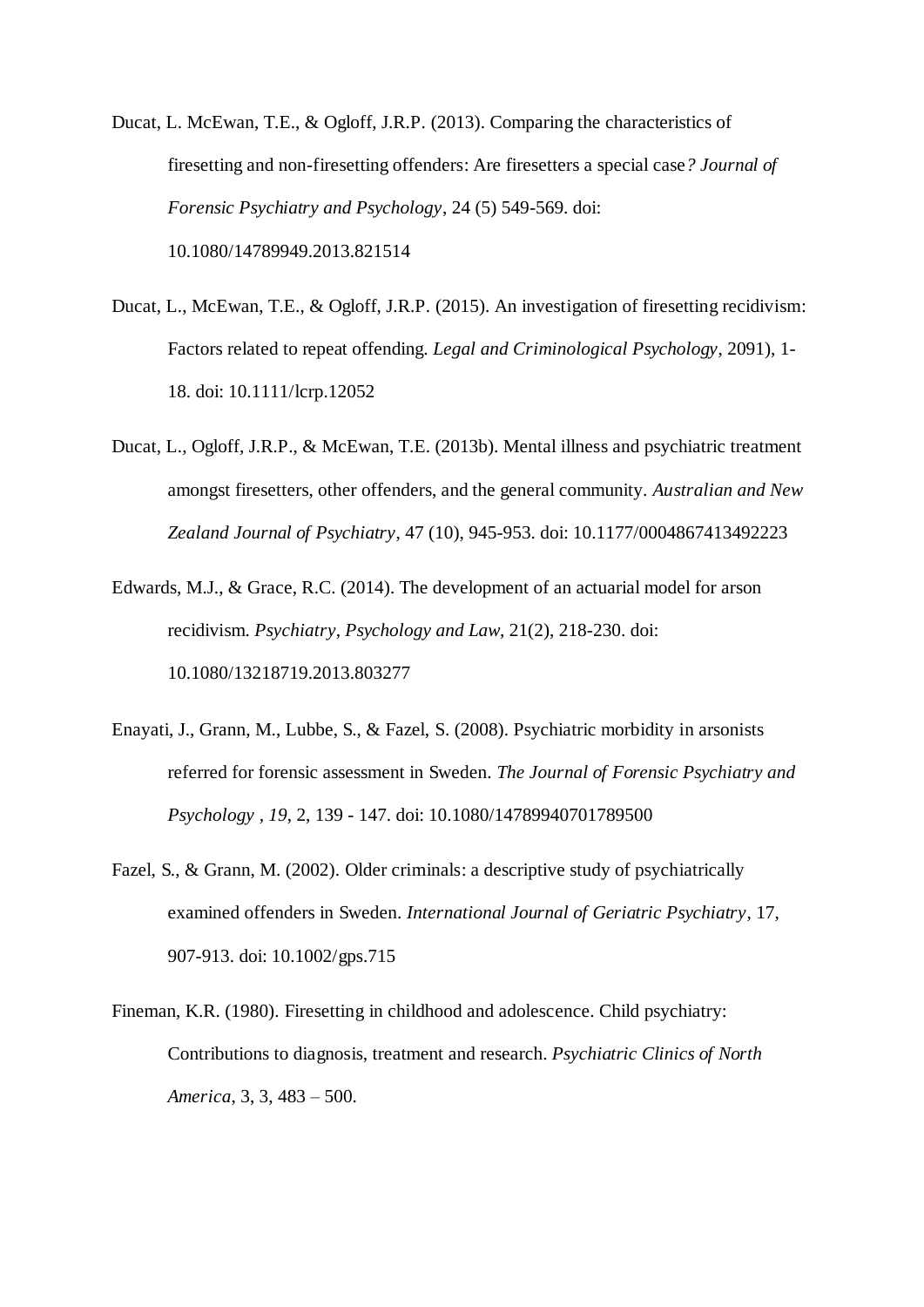- Fineman, K.R. (1995). A model for the qualitative analysis of child and fire deviant behavior. *American Journal of Forensic Psychology*, 13, 1, 31 – 60.
- Fire and Emergency New Zealand (2019). *Data on deliberately lit fire incidents by fire type and cause*. New Zealand: Wellington.
- Forehand, R., Wierson, M., Frame, C. L., Kemptom, T., & Armistead, L. (1991). Juvenile firesetting: A unique syndrome or an advanced level of antisocial behavior? *Behaviour Research and Therapy*, 29, 125–128
- Gannon, T. (2012). *The Firesetting Intervention Programme for Prisoners (FIPP).* CORE-FP, University of Kent.
- Gannon, T.A., & Barrowcliffe, E. (2012). Firesetting in the general population: The development and validation of the Fire Setting and Fire Proclivity Scales. *Legal and Criminological Psychology*, 17(1), 105-122. doi: 10.1348/135532510X523203
- Gannon, T. A., & Lockerbie, L. (2011). *Firesetting Intervention Programme for Mentally Disordered Offenders (FIP-MO) Version 1.0.* CORE-FP, University of Kent and Kent Forensic Psychiatry Services, NHS.
- Gannon, T.A., Ó Ciardha, C.C., Barnoux, M.F.L., Tyler, N., Alleyne, E.K.A., & Mozova, K. (2013). Male imprisoned firesetters have different characteristics than other imprisoned offenders and require specialist treatment*. Psychiatry: Interpersonal and Biological Processes*, 76 (4) 349-364. doi: 10.1521/psyc.2013.76.4.349
- Gannon, T.A., Ó Ciardha, C., Doley, R.M., & Alleyne, E. (2012). The multi-trajectory theory of adult firesetting (M-TTAF). *Aggression and Violent Behavior*, 17, 107-121. doi: 10.1016/j.avb.2011.08.001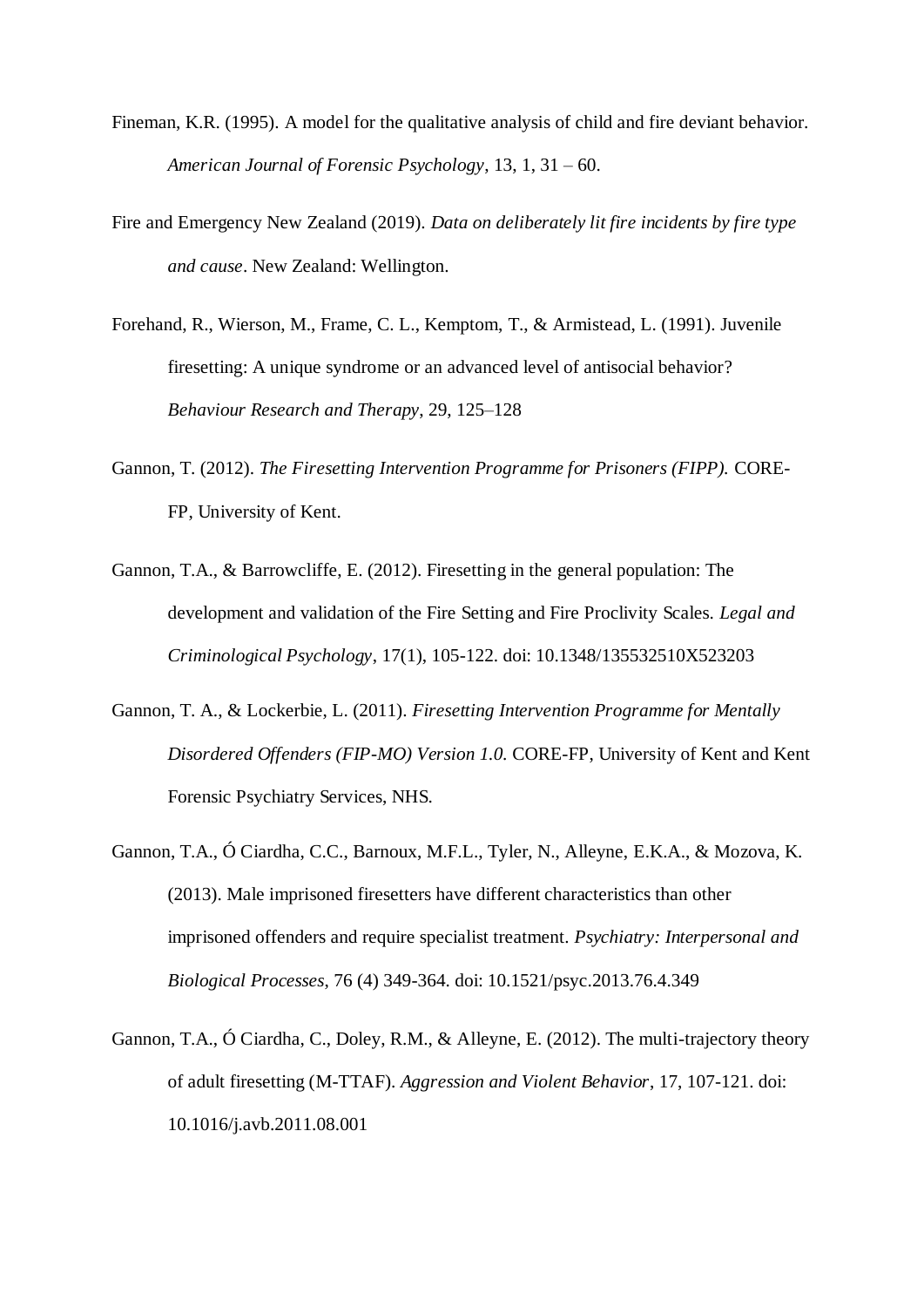- Gannon, T. A. & Pina, A. (2010). Firesetting: Psychopathology, theory and treatment*. Aggression and Violent Behavior, 15,* 224-238. doi: 10.1016/j.avb.2010.01.001
- Grant, J.E., Levine, L., Kim, D., & Potenza, M.D. (2005). Impulse control disorders in adult psychiatric inpatients. *American Journal of Psychiatry,* 162(11), 2184-2188. doi: 10.1176/appi.ajp.162.11.2184
- Henry, J., & Chaplin, E. (2016). Assessment and treatment of deliberate firesetters with intellectual disability. In R.M. Doley, G.L. Dickens, & T.A. Gannon (Eds.) *The Psychology of Arson: A Practical Guide to Understanding and Managing Deliberate Firesetters*. (pp. 55-67). Routledge.
- Hill, R.W., Langevin, R., Paitich, D., Handy, L., Russon, A., & Wilkinson, L. (1982). Is arson an aggressive act or property offense? *Canadian Journal of Psychiatry,* 27, 648 - 654.
- Hollin, C.R., Davies, S., Duggan, C., Huband, N., McCarthy, L., & Clarke, M. (2013). Patients with a history of arson admitted to medium security: Characteristics on admission and follow up post-discharge. *Medicine, Science and the Law*, 53 (3), 154- 160.doi: 10.1258/msl.2012.012056
- Home Office (2017). *Fire Statistics: Deliberate fires attended.* Retrieved from https://www.gov.uk/government/statistical-data-sets/fire-statistics-datatables#deliberate-fires
- Jackson, H.F., Hope, S., & Glass, C. (1987b). A functional analysis of recidivistic arson. *British Journal of Clinical Psychology*, 26, 175-185. doi: 10.1111/j.2044- 8260.1987.tb01345.x
- Jayaraman, A., & Frazer, J. (2006). Arson: A growing inferno. *Medicine, Science and the Law,* 46, 295 - 300. doi: 10.1258/rsmmsl.46.4.295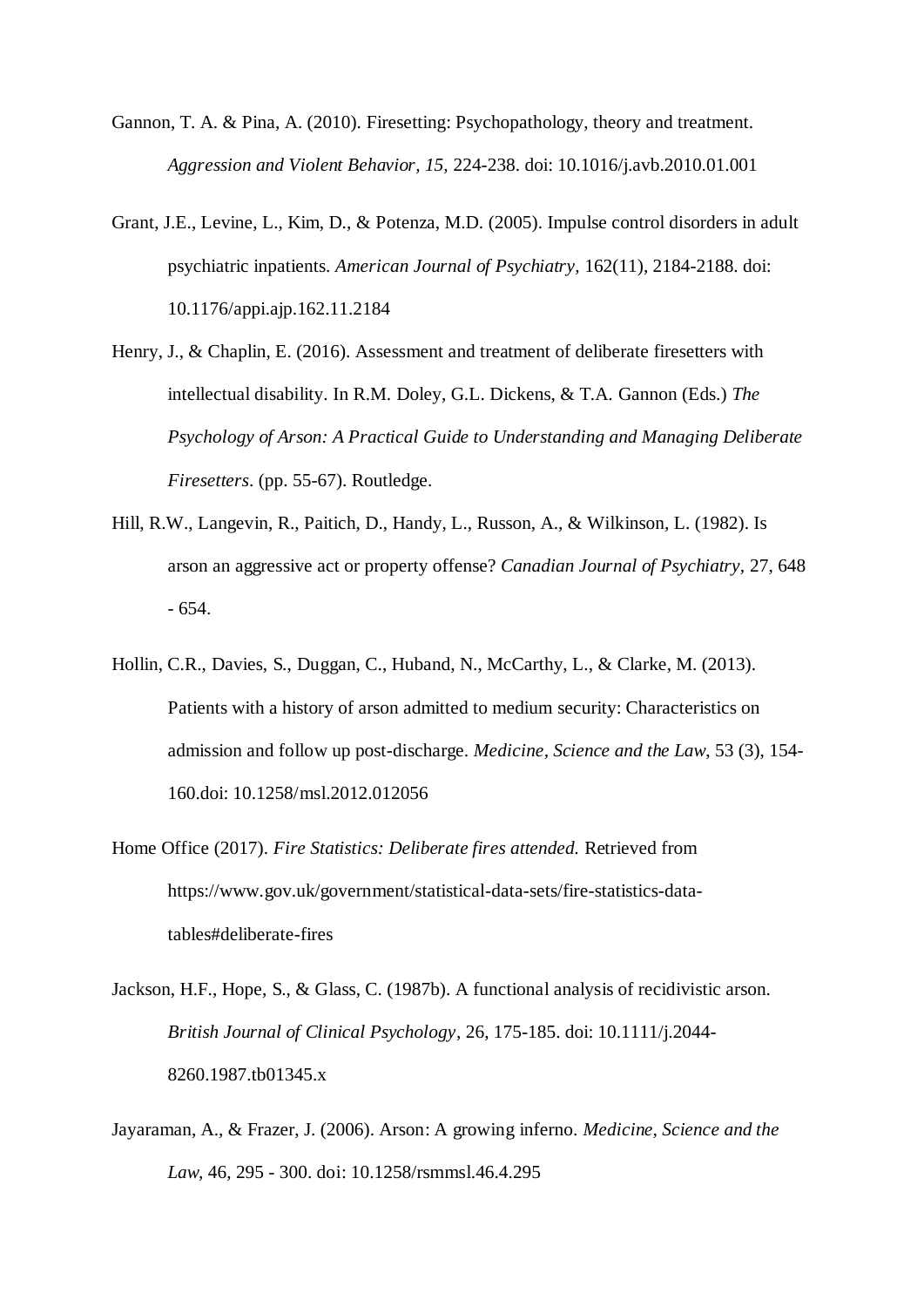- Kalmar, D.A., & Sternberg, R.J. (1988). Theory knitting: An integrative approach to theory development. *Philosophical Psychology*, 1, 153–170. doi: 10.1080/09515088808572934
- Lejoyeux, M., Arbaretaz, M., McLoughlin, M., & Adès, J. (2002). Impulse control disorders and depression. *Journal of Nervous and Mental Disease,* 190(5), 310-314.
- Lindberg, N., Holi, M.M., Tani, P., & Virkkunen, M. (2005). Looking for pyromania: Characteristics of a consecutive sample of Finnish male criminals with histories of recidivist fire-setting between 1973 and 1993. *BMC Psychiatry ,* 5, 47, 1-5. doi: 10.1186/1471-244X-5-47
- Leong, G. B. (1992). A psychiatric study of persons charged with arson. *Journal of Forensic Science, 37*(5), 1319-1326.
- Long, C. G., Banyard, E., Fulton, B., & Hollin, C. R. (2014). Developing an assessment of fire-setting to guide treatment in secure settings: The St Andrew's fire and arson risk instrument (SAFARI). *Behavioural and Cognitive Psychotherapy*, *42*(5), 617-628. doi: 10.1017/S1352465813000477.
- McElroy, S.L., Hudson, J.I., Pope, H.G., Keck, P.E., & Aizley, H.G. (1992). The DSM-III impulse control disorders not elsewhere classified: Clinical characteristics and relationship to other psychiatric disorders. *American Journal of Psychiatry*, 149(3), 318-326.
- McEwan, T.E., & Ducat, L. (2016). The role of mental disorder in firesetting behaviour. In R.M. Doley, G.L. Dickens, & T.A. Gannon (Eds.) *The Psychology of Arson: A Practical Guide to Understanding and Managing Deliberate Firesetters*. (pp. 211- 227). Routledge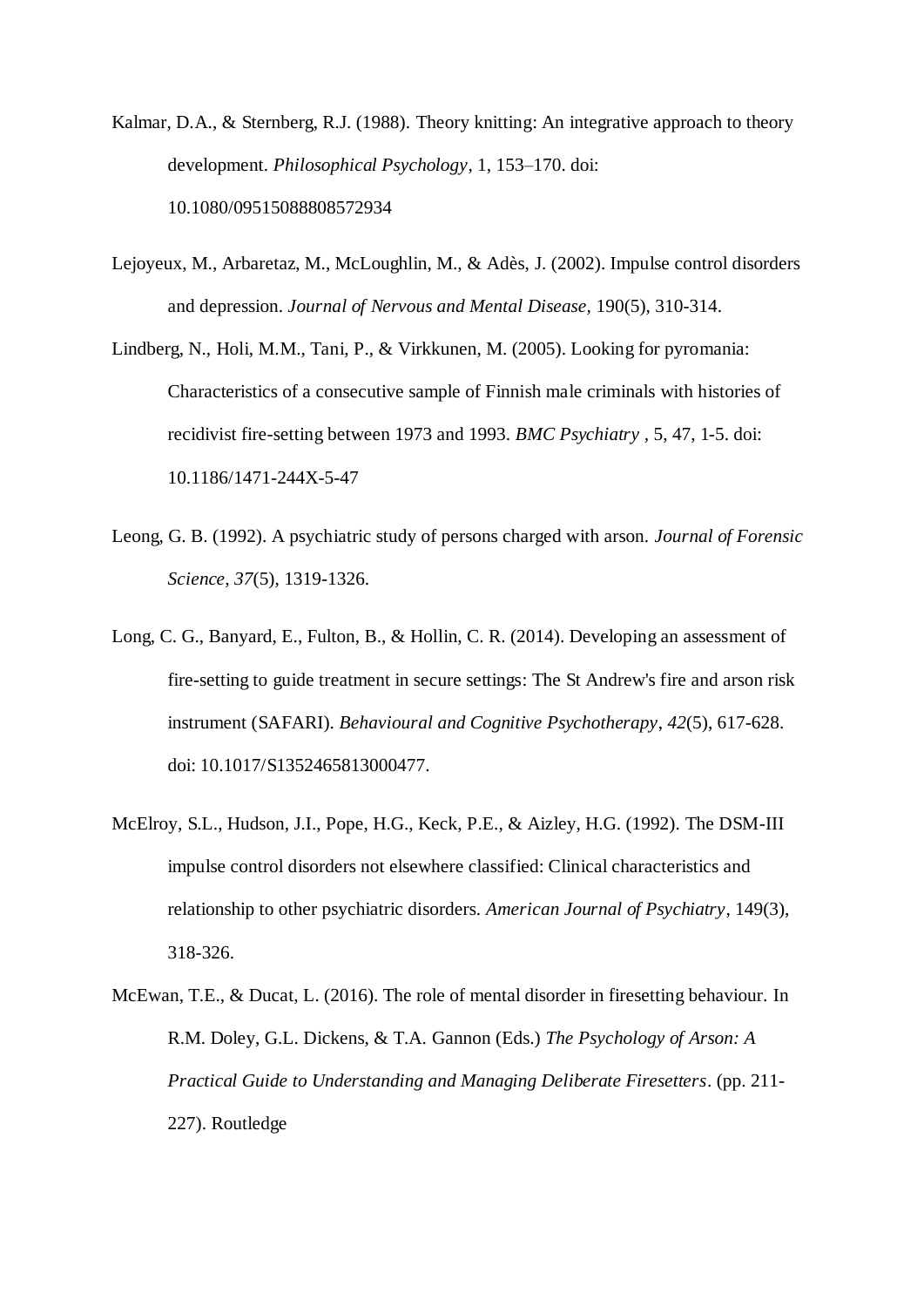- McCardle, S., Lambie, I., & Barker-Collo, S. (2004). Adolescent firesetting: A New Zealand case-controlled study of risk factors for adolescent firesetting. *New Zealand Fire Service Commission*. Research Number 46.
- Murphy, G.H., & Clare, I.C.H (1996). Analysis of motivation in people with mild learning disabilities (mental handicap) who set fires. *Psychology, Crime and Law*, 2, 153-164. doi: 10.1080/10683169608409774
- Nanyakkara, V., Ogloff, J.R.P., Thomas, S.D.M. (2014). From haystacks to hospitals: An evolving understanding of mental disorder and firesetting. *International Journal of Forensic Mental Health*, 14(1), 66-75. doi: 10.1080/14999013.2014.974086
- Ó Ciardha, C., Alleyne, E.K.A., Tyler, N., Barnoux, M.F.L., Mozova, K., & Gannon, T.A. (2015). Examining the psychopathology of incarcerated male firesetters using the Millon Clinical Multiaxial Inventory-III. Psychology, Crime and Law, 21(6), 606- 616. doi: 10.1080/1068316X.2015.1008478
- Ó Ciardha, C., Barnoux, M.F.L., Alleyne, E.K.A., Tyler, N., Mozova, K., & Gannon, T.A. (2015). Multiple factors in the assessment of firesetters' fire interest and attitudes. *Legal and Criminological Psychology*, 20, 37-47. doi: 10.1111/lcrp.12065
- Ó Ciardha, C., Tyler, N., & Gannon, T.A. (2016). A practical guide to assessing adult firesetters' fire-specific treatment needs using the Four Factor Fire Scales. *Psychiatry: Interpersonal and Biological Processes*, 78(4), 293-304. doi: 10.1080/00332747.2015.1061310
- Prins, H., Tennent, G., & Trick, K. (1985). Motives for arson (fire raising). *Medicine, Science and the Law*, *25*(4), 275-278.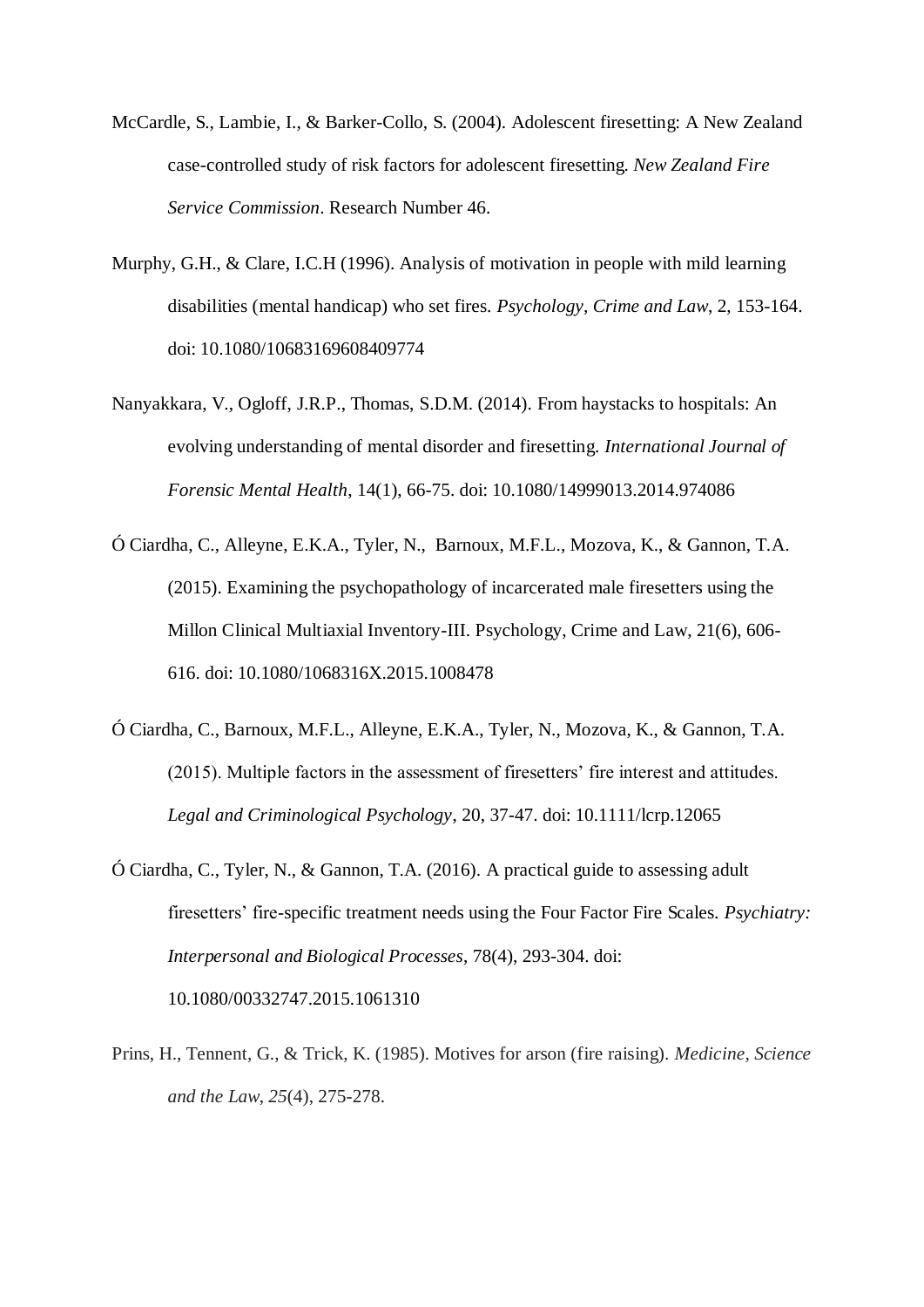- Räsänen, P., Puumalainen, T., Janhonen, S., & Väisänen, E. (1996). Fire-setting from the viewpoint of an arsonist. *Journal of Psychosocial Nursing,* 34, 3, 16 - 21.
- Repo, E., & Virkkunen, M. (1997). Outcomes in a sample of Finnish fire setters. *Journal of Forensic Psychiatry & Psychology*, 8(1), 127-137.
- Repo, E., Virkkunen, M., Rawlings, R., & Linnoila, M. (1997). Criminal and psychiatric histories of Finnish arsonists. *Acta Psychiatrica Scandinavia*, 95, 318-323. doi: 10.1111/j.1600-0447.1997.tb09638.x Rice, M. E., & Chaplin, T. (1979). Social skills training for hospitalized male arsonists. *Journal of Behavior Therapy and Experimental Psychiatry*, 10, 105−108. doi: 10.1016/0005-7916(79)90083-1
- Rice, M. E., & Chaplin, T. C. (1979). Social skills training for hospitalized male arsonists. *Journal of Behavior Therapy and Experimental Psychiatry, 10*(2), 105-108.

Rice, M.E., & Harris, G.T. (1991). Firesetters admitted to a maximum security psychiatric institution. *Journal of Interpersonal Violence,* 6, 461-475. doi: 10.1177/088626091006004005

- Rice, M.E., & Harris, G.T. (1996). Predicting the recidivism of mentally disordered firesetters. *Journal of Interpersonal Violence,* 11, 3, 364 - 375. doi: 10.1177/088626096011003004
- Ritchie, E.C., & Huff, T.G. (1999). Psychiatric aspects of arsonists. *Journal of Forensic Science,* 44, 4, 733-740.
- Rix, K.J.B. (1994). A psychiatric study of adult arsonists. *Medicine, Science and the Law,* 34, 21-24. doi: 10.1177/002580249403400104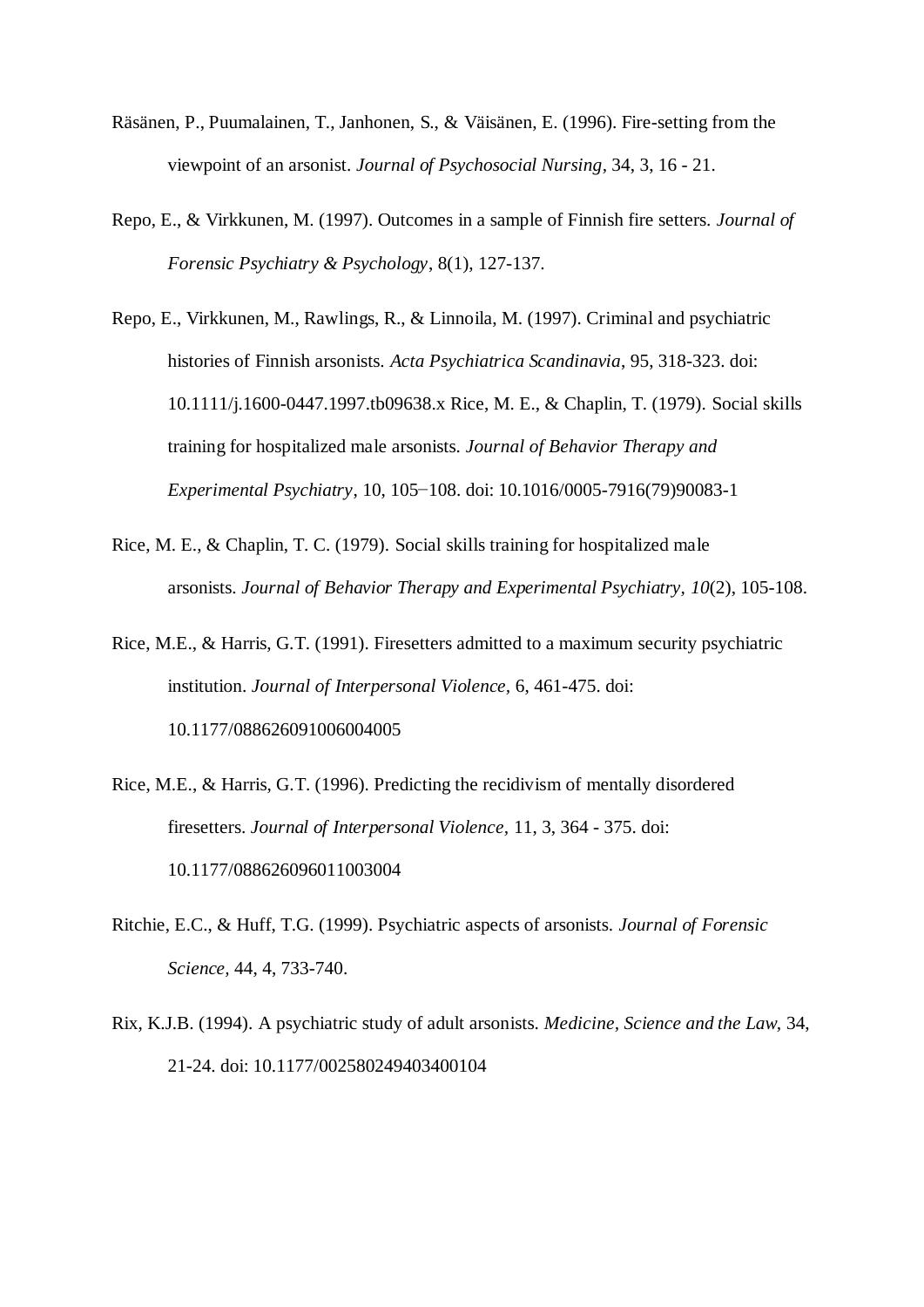Root, C., Mackay, S., Henderson, J., Del Bove, G., & Warling, D. (2008). The link between maltreatment and juvenile firesetting: Correlates and underlying mechanisms. *Child Abuse & Neglect*, 32(2), 161-176. doi: [10.1016/j.chiabu.2007.07.004](https://doi.org/10.1016/j.chiabu.2007.07.004)

Smith, R.G., Jorna, P., Sweeney, J, & Fuller, G. (2014). *Counting the costs of crime in Australia: A 2011 estimate*. Australian Institute of Criminology: Research and public Policy Series 129. Canberra. Retrieved from http://www.aic.gov.au/media\_library/publications/rpp/129/rpp129.pdf

- Soothill, K., Ackerley, E., & Francis, B. (2004). The criminal careers of arsonists. *Medicine, Science and the Law*, 44 (1), 27-40. doi: 10.1258/rsmmsl.44.1.27
- Stickle, T. R., & Blechman, E. A. (2002). Aggression and fire: Antisocial behaviour in firesetting and non-firesetting juvenile offenders. *Journal of Psychopathology and Behavioral Assessment,* 24(3), 177–193
- Swinton, M., & Ahmed, A. (2001). Arsonists in maximum security: Mental state at time of firesetting and relationship between mental disorder and pattern of behaviour. *Medicine, Science, and the Law*, 41 (1), 51-57.doi : 10.1177/002580240104100110
- Taylor, J. L., & Thorne, I. (2005). Northgate firesetter risk assessment. *Unpublished Manual, Gosforth: Northgate and Prudhoe NHS Trust*.
- Taylor, J. L., Robertson, A., Thorne, I., Belshaw, T., & Watson, A. (2006). Responses of female fire‐setters with mild and borderline intellectual disabilities to a group intervention. *Journal of Applied Research in Intellectual Disabilities*, 19(2), 179–190. https://doi.org/10.1111/j.1468‐3148.2005.00260.x.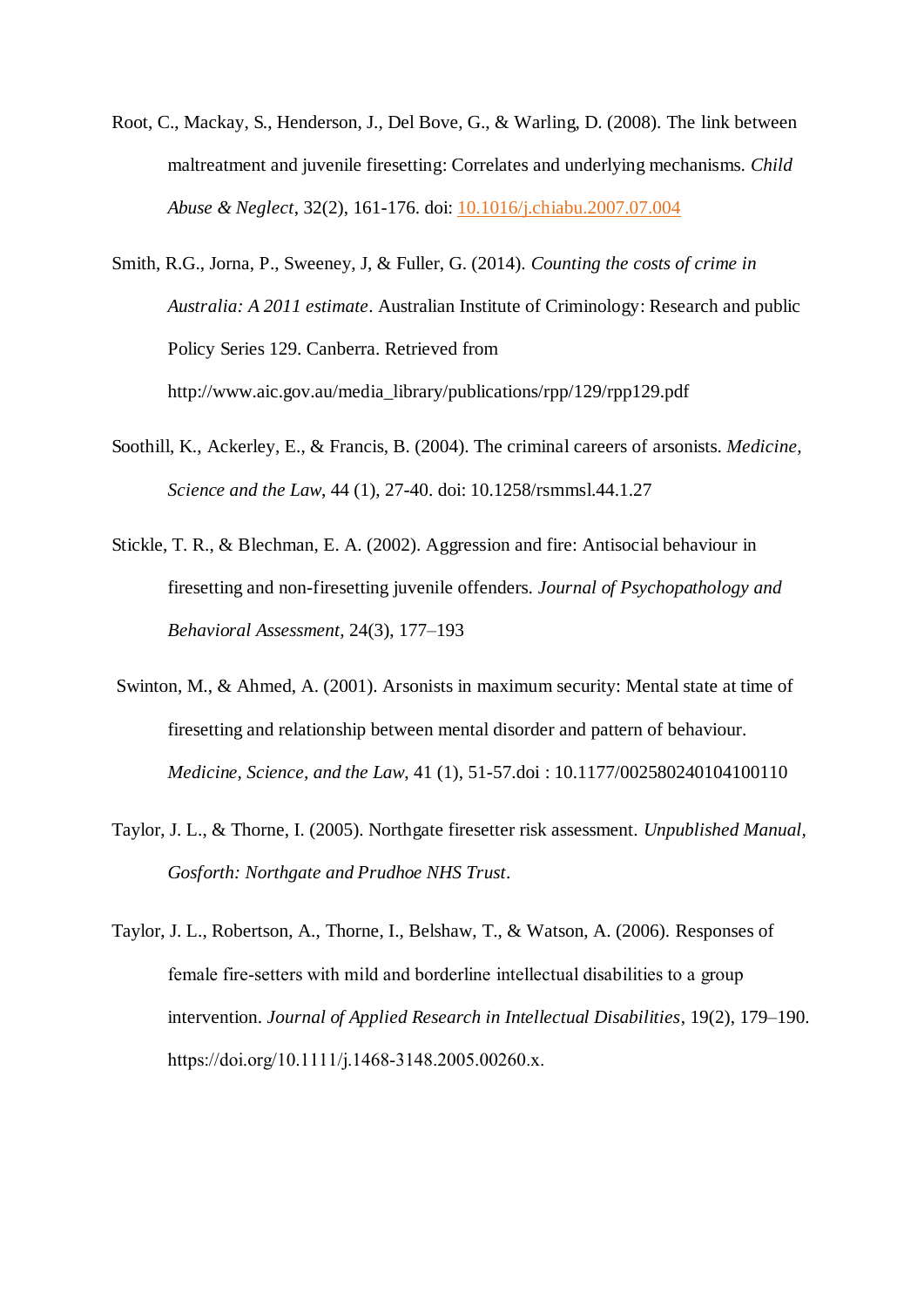- Taylor, J. L., Thorne, I., Robertson, A., & Avery, G. (2002). Evaluation of a group intervention for convicted arsonists with mild and borderline intellectual disabilities. *Criminal Behavior and Mental Health*, 12, 282–293. https://doi.org/10.1002/cbm.506.
- Taylor, J.L., Thorne, I., & Slavkin, M. (2004). Treatment of firesetters. In. W.R. Lindsay, J.L. Taylor, & P. Sturmey (Eds.) *Offenders with Developmental Disabilities*. (pp. 221- 240). Chichester: Wiley
- Tyler, N., & Gannon, T.A. (2012). Explanation of firesetting in mentally disordered offenders: A review of the literature. *Psychiatry: Interpersonal and Biological Processes,* 175 (3), 150 – 169. doi: 10.1521/psyc.2012.75.2.150
- Tyler, N., Gannon, T.A., Dickens, G.L., & Lockerbie, L. (2015). Characteristics that predict firesetting in male and female mentally disordered offenders. *Psychology, Crime and Law*, 21(8), 776-797. doi: 10.1080/1068316X.2015.1054382
- Vaughn, M.G., Qiang, F., DeLisi, M., Wright, J.P., Beaver, K.M., Perron, B.E., & Howard, M.O. (2010). Prevalence and correlates of fire-setting in the United States: results from the National Epidemiological Survey on alcohol and related conditions. *Comprehensive Psychiatry,* 5, 217 - 223. doi: 10.1016/j.comppsych.2009.06.002.
- WHO. (2019). Pathological Fire-Setting (Pyromania). Retrieved July 08, 2020, from ICD-10 Version: 2016: https://icd.who.int/browse10/2016/en#/F63.1